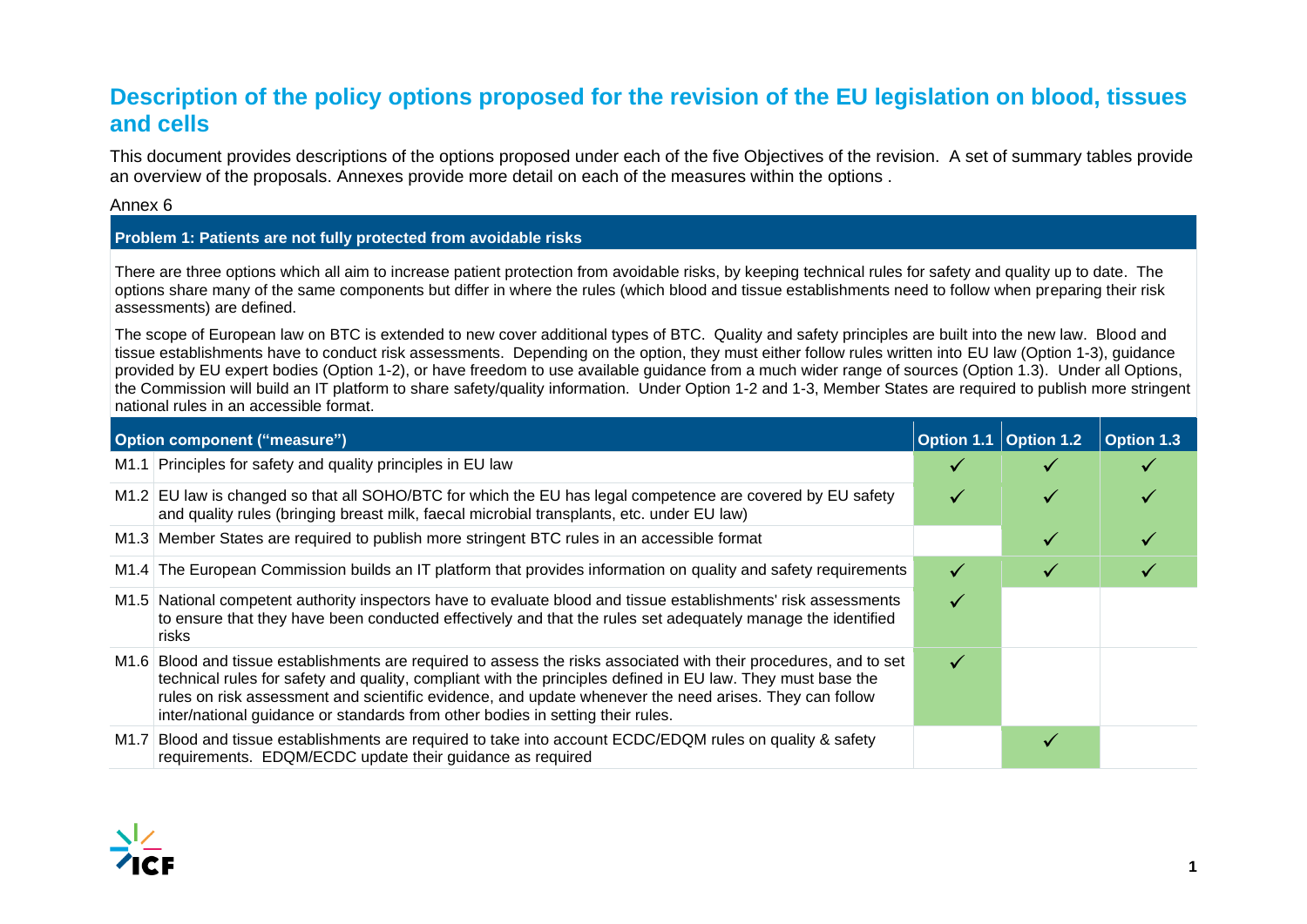M1.8 Blood and tissue establishments are required to take into account of quality and safety requirements that are defined in EU law. There is a mechanism to provide regular updates in response to changing risks and technologies (using Comitology rules).

See [Annex 1](#page-5-0) for more detail on Objective 1 options.

#### **Problem 2: Divergent approaches to oversight cause unequal citizen protection and barriers to the exchange of BTC across EU**

There is a single package, built up from six distinct measures that are together intended to tackle the problem of divergent approaches to oversight**.** These measures are expected to lead to the strengthening and harmonisation of oversight among Member States and ensure trusted, effective and independent oversight of BTC activities. They should help to secure equal protection of citizens, and facilitation of exchange of BTC among MS.

| <b>Option component ("measure")</b>                                                                                            | <b>Option 2.1</b> |
|--------------------------------------------------------------------------------------------------------------------------------|-------------------|
| M2.1 EU law incorporates oversight principles for the NCA and for staff                                                        |                   |
| M2.2 EU law requires competent authorities to base their inspection regimes on a risk-based approach                           |                   |
| M2.3 The European Commission will develop and maintain common guidance on oversight                                            |                   |
| M2.4 Commission audits of national control systems, accompanied by MS experts                                                  |                   |
| M2.5 EU law is amended to implement a legal framework for Joint Member State inspections of blood and tissue<br>establishments |                   |
| M2.6 The European Commission will develop the relevant component of the IT platform for oversight                              |                   |

See [Annex 2](#page-7-0) for more detail on the Objective 2 option.



✓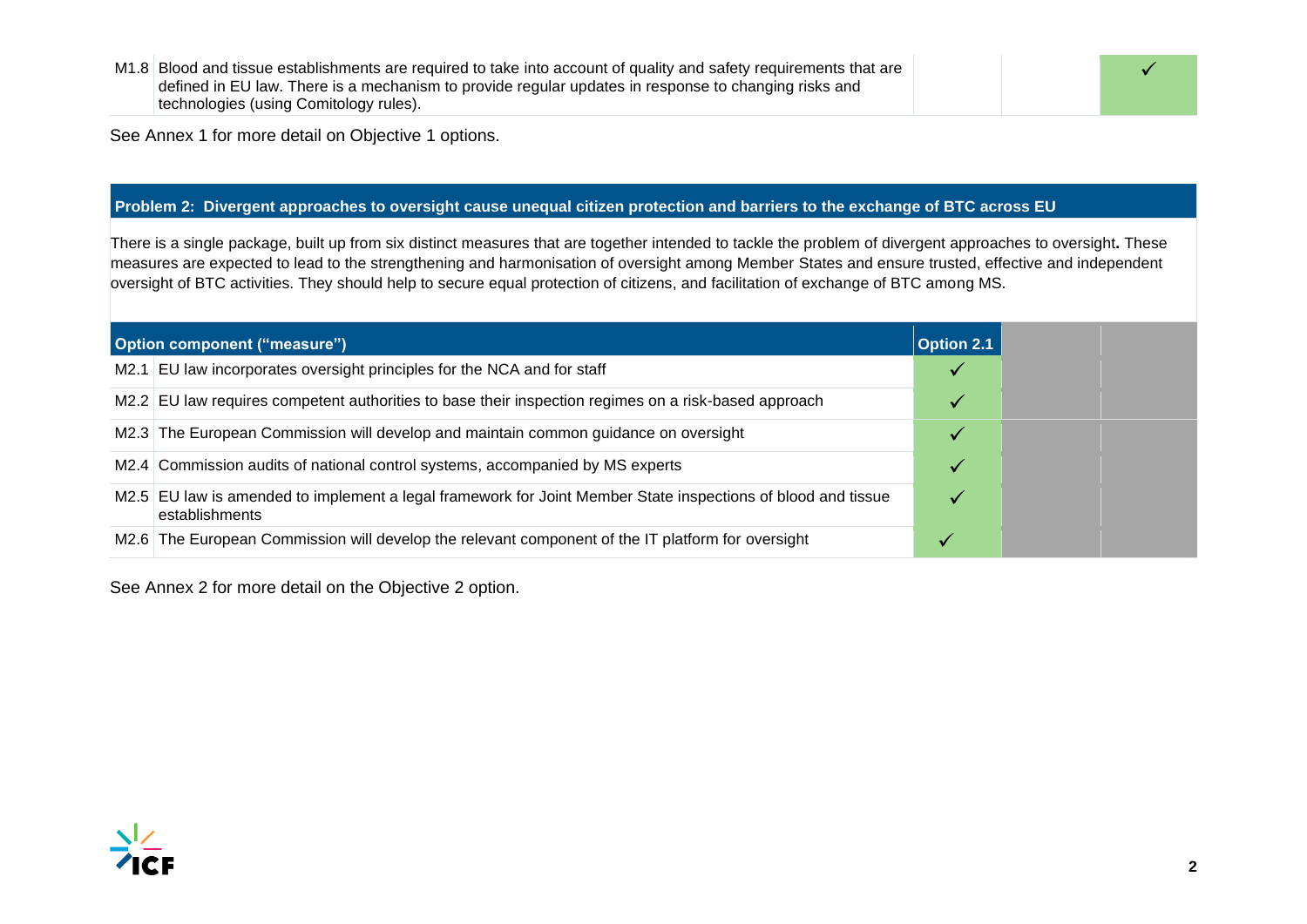#### **Problem 3: Avoidable risks for BTC donors and for children born from donated eggs, sperm or embryos**

There are three options under Objective 3, all intended to reduce the avoidable risks for BTC donors and for children born from donated eggs, sperm or embryos. The intended outcome is they are protected from the risks that are specific to those groups, including exposure to hormonal treatment for egg and stem cell donation and the risks of genetic disease transmission to children born from assisted reproduction.

| <b>Option component ("measure")</b> |                                                                                                                                                                                                                                                  | Option 3.1 Option 3.2 Option 3.3 |  |
|-------------------------------------|--------------------------------------------------------------------------------------------------------------------------------------------------------------------------------------------------------------------------------------------------|----------------------------------|--|
|                                     | M3.1 EU law incorporates high level principles to protect BTC donors, including reporting measures<br>(SARE/monitoring outcome)                                                                                                                  |                                  |  |
|                                     | M3.2 EU law incorporates high level principles to protect offspring born from donated gametes/embryos, including<br>reporting measures (SARE/monitoring outcome).                                                                                |                                  |  |
|                                     | M3.3 EU law incorporates new definitions (e.g. to include genetic disease transmission by medically assisted<br>reproduction using donor gametes or embryos as an 'adverse reaction')                                                            |                                  |  |
|                                     | M3.4 The European Commission will develop the relevant component of an IT platform for quality and safety<br>requirements                                                                                                                        |                                  |  |
|                                     | M3.5 EU law requires establishments to define detailed quality & safety requirements to protect donors and protect<br>children born from donated gametes or embryos                                                                              |                                  |  |
|                                     | M3.6 EU law requires expert bodies to define detailed quality & safety requirements for donors and offspring of<br>medically assisted reproduction, and requires establishments to 'take into account' the rules issued by the<br>expert bodies. |                                  |  |
|                                     | M3.7 EU law incorporates quality and safety requirements for donors and offspring of medically assisted<br>reproduction, and a mechanism to update these as needed                                                                               |                                  |  |

See [Annex 3](#page-10-0) for more detail on Objective 3 options.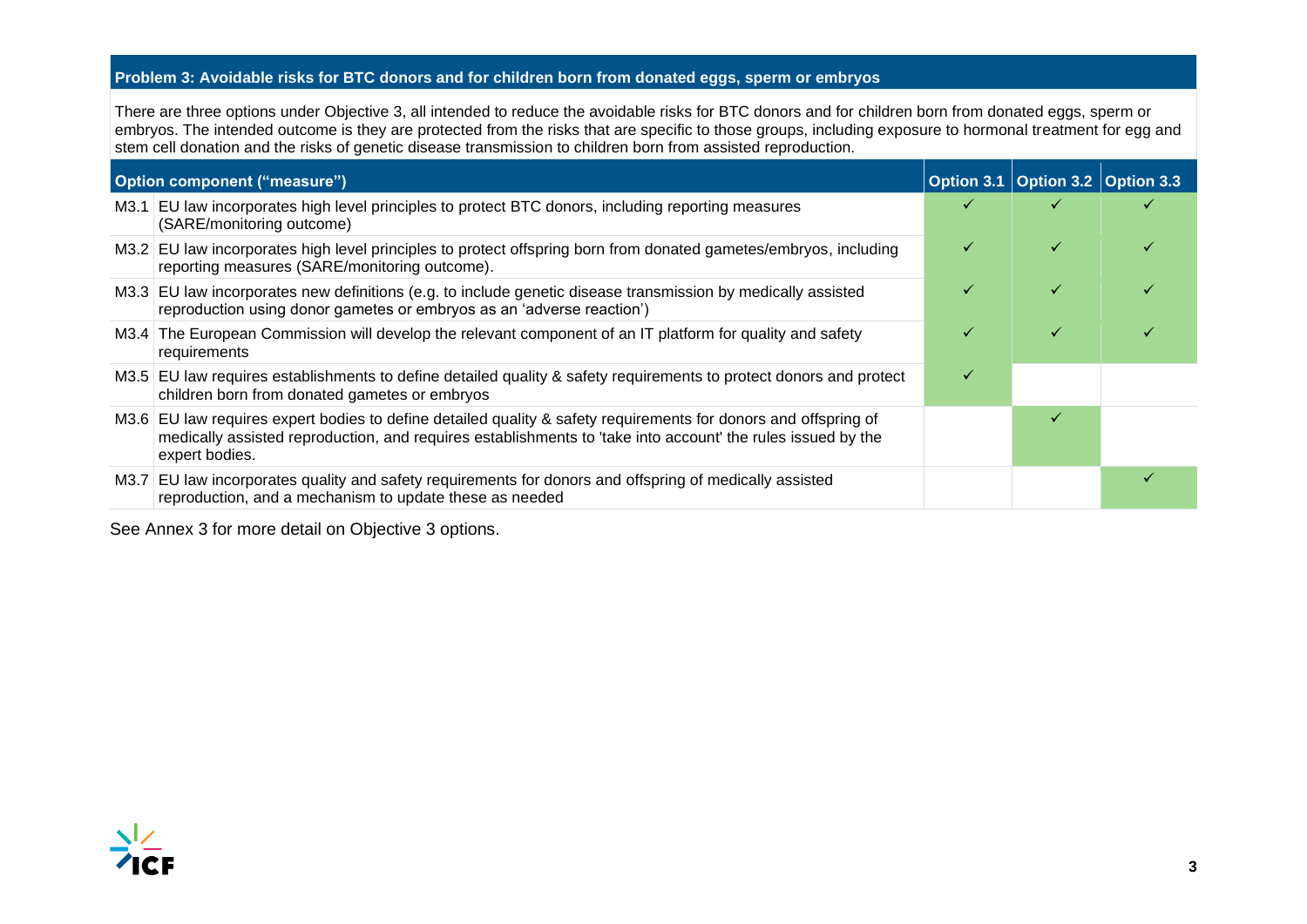#### **Problem 4: BTC legislation lags behind innovation**

The three options under Objective 4 intend to tackle the problem that the scale and pace of innovation in the BTC sector is reduced by various features of the existing regulatory framework, including insufficient provision for authorisation of novel BTC, insufficient provisions for proof of clinical value of BTC and unclear borderlines between the BTC framework and those for medicinal products, medical devices, etc.. There is no forum that can classify BTC-based therapies and technologies at the interface of other EU legal frameworks. The aim is to facilitate innovation of safe (based on clinical data) BTC therapies (so removing barriers to innovations). Most of the Objective 4 measures appear in all options. The options differ in what rules the establishments are required to use when conducting their risk assessments.

| <b>Option component ("measure")</b> |                                                                                                                                                                                                                                                                                                                                                                           | <b>Option</b><br>4.1 | <b>Option</b><br>4.2 | <b>Option 4.3</b> |
|-------------------------------------|---------------------------------------------------------------------------------------------------------------------------------------------------------------------------------------------------------------------------------------------------------------------------------------------------------------------------------------------------------------------------|----------------------|----------------------|-------------------|
| M4.1                                | The "same surgical procedure" exclusion for point of care preparations is refined/removed.                                                                                                                                                                                                                                                                                | ✓                    | ✓                    | ✓                 |
| M4.2                                | An EU level advisory mechanism is established to recommend/advise MS on when/what BTC requirements<br>should be applied in part or in full                                                                                                                                                                                                                                | ✓                    |                      |                   |
| M4.3                                | A mechanism is introduced to prompt regulators of 'adjacent' legal frameworks (SOHO/Pharma/Medical<br>Devices) to better coordinate their rules, especially in respect of substances that are regulated under more<br>than one legal framework.                                                                                                                           | ✓                    | ✓                    |                   |
| M4.4                                | An EU level advisory mechanism will advise where other frameworks (in particular medical devices and<br>medicinal products) might be applied for particular novel BTC. Implementation might involve<br>exchange/mutual consultation with advisory bodies for MP (EMA innovation task force, EMA CAT) and MD<br>frameworks (Borderlines and Classification Working Party). | ✓                    | ✓                    |                   |
| M4.5                                | EU law sets principles for authorisation procedure (good practice for authorisation procedures including<br>validation of facilities, equipment and processing and clinical data requirement according to level of risk and<br>novelty) to demonstrate safety and efficacy in patients.                                                                                   |                      |                      |                   |
| M4.6                                | EU law requires that, for major changes in the steps of collection, processing and use of BTC, competent<br>authorities have to grant prior authorisation based on data demonstrating safety and benefit for patients that<br>justifies any risks associated with treatment with BTC prepared in innovative ways.                                                         |                      |                      |                   |
| M4.7                                | EU law sets rules for implementing a clinical trial for BTC (if high level of risks)                                                                                                                                                                                                                                                                                      | ✓                    | ✓                    | ✓                 |
| M4.8                                | The European Commission will develop an exchange (IT) platform for competent authorities to exchange<br>info regarding (novel) process authorisations (the platform would be used for (voluntary) acceptance of<br>authorisations among MS). This includes clinical evidence collected by clinicians with the support of learned<br>societies.                            | $\checkmark$         |                      |                   |
| M4.9                                | EU law requires establishments to conduct risk assessments on novel processes. These are evaluated by<br>the competent authority inspectors.                                                                                                                                                                                                                              |                      |                      |                   |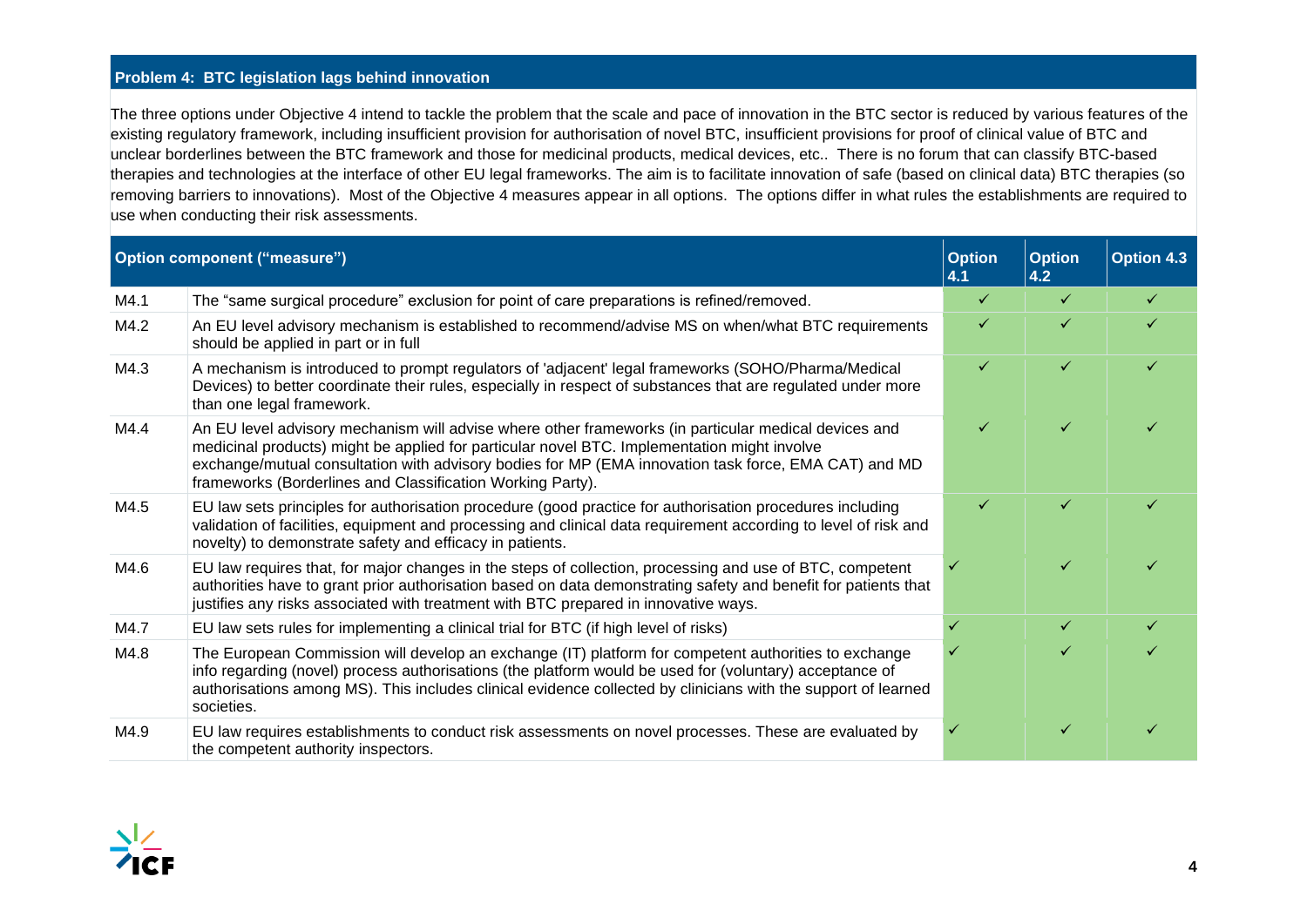| M4.10 | EU law requires establishments to design the risk assessments on novel processes. Establishments could $\checkmark$<br>follow inter/national or standards from other bodies. |  |  |
|-------|------------------------------------------------------------------------------------------------------------------------------------------------------------------------------|--|--|
| M4.11 | EU law requires establishments to conduct risk assessments on novel processes in compliance with<br>technical guidance from expert bodies as referred to in EU legislation   |  |  |
| M4.12 | EU law requires establishments to conduct risk assessments on novel processes in compliance with<br>technical rules set in EU legislation                                    |  |  |

See [Annex 4](#page-12-0) for more detail on Objective 4 options.

#### **Problem 5: EU vulnerable to interruptions in some BTC supply**

These options are involved to reduce the risk of shortages due to insufficient or unreliable BTC supply by establishing system to monitor donations and supply and to support pre-emptive and/or corrective action in case of disruptive epidemiological outbreaks, or similar events. There are eight measures, most are common to all options.

| Option component ("measure") |                                                                                                                                                                                                   |              | Option 5.1 Option 5.2 Option 5.3 |  |
|------------------------------|---------------------------------------------------------------------------------------------------------------------------------------------------------------------------------------------------|--------------|----------------------------------|--|
|                              | M5.1 EU law is amended to impose mandatory monitoring obligations on blood and tissue establishments for<br>critical BTC                                                                          | ✓            |                                  |  |
|                              | M5.2 EU law is amended to require mandatory notification of sufficiency data for certain critical BTC in case of<br>shortage/drop in supply (rapid notifications)                                 | ✓            | ✓                                |  |
|                              | M5.3 EU law is amended to require mandatory emergency plans, for certain critical BTC                                                                                                             | ✓            | ✓                                |  |
|                              | M5.4 The European Commission will develop the relevant component of the IT platform for exchange of<br>information on supply and activity                                                         | ✓            | ✓                                |  |
|                              | M5.5 EU law is amended to strengthen MS ability to intervene to control and adjust supply, as necessary, under<br>their national competence, and allow evidence-based support action at EU level. | $\checkmark$ |                                  |  |
|                              | M5.6 EU law is amended to obligate BE/TEs to develop monitoring and notification systems and contingency<br>plans. These will be reviewed for adequacy by the authority during inspection.        | ✓            |                                  |  |
|                              | M5.7 EU law is amended with references to guidance from expert bodies for rules on sufficiency data reporting<br>(incl monitoring and notifications) and on emergency preparedness/contingency.   |              |                                  |  |
|                              | M5.8 EU law is amended to include rules on sufficiency data reporting (incl monitoring and notifications) and on<br>emergency preparedness                                                        |              |                                  |  |

See [Annex 5](#page-16-0) for more detail on Objective 5 options and [Annex 6\)](#page-19-0) for the definitions of 'critical BTC'.

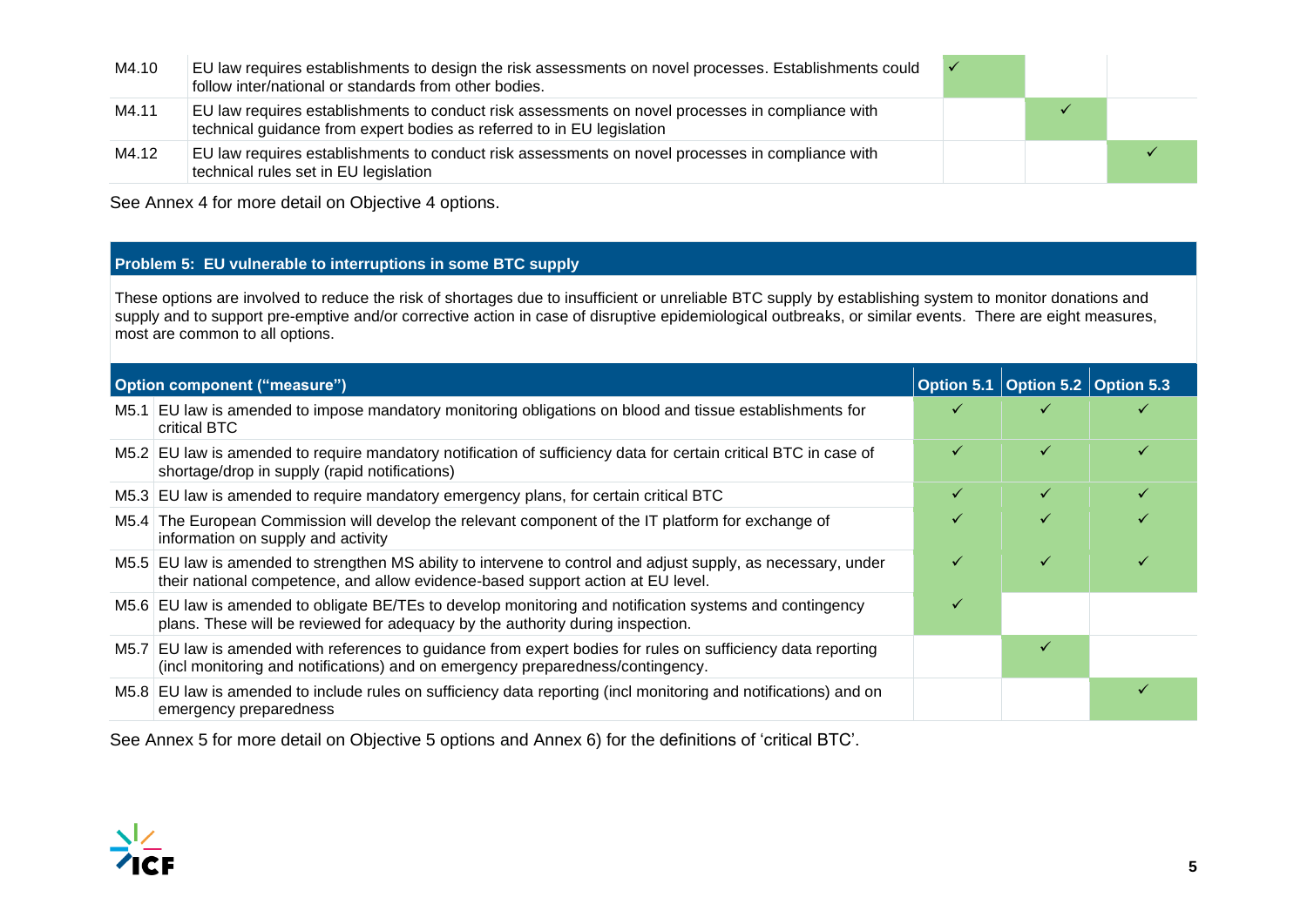## <span id="page-5-0"></span>**Annex 1 Problem 1: Patients are not fully protected from avoidable risks**

### **M1.1 EU legislation is amended to incorporate statement of principles relating to safety and quality**

This measure is implemented through a change in EU law. It will have some direct effects on the sector, by removing outdated terms from the legislation, but it will primarily have an indirect effect through other accompanying measures.

### **M1-2 EU legislation is amended to incorporate definitions ensuring that safety and quality provisions apply to all SOHO/BTC for which the Treaty give competence to the Union to legislate, including some that do not meet the current definitions that contribute to the definition of scope in the Directives.**

This measure will clarify and extend the scope of the EU's legislation. This will have a set of direct effects on the sector by leading establishments working with substances such as breast milk and FMT, and cosmetics used for non-therapeutic uses to comply with the requirements of the BTC legislation. It will also bring new activities such as donor registries for bone marrow into the scope of the legislation. It is expected that this will result in some changes in administrative burdens placed on the sector and, in turn, some adjustments to working practices that may change operating costs. It will also have some impact on the scope of regulators' obligations. The changes in scope is expected to ultimately help to ensure that assured high standards of protection are provided and the risks to health are reduced.

### **M1-3 EU law amended to require MS to publish more stringent rules in an accessible format**

This measure, implemented via EU law, will obligate Member State authorities to make available, in an accessible format, the details of any rules adopted at national level which go beyond EU rules. Member States already have the freedom to adopt more stringent measures. The theory of this measure is that the enhanced transparency will enable BTC regulators and establishments across Europe to scrutinise the rule-making actions of other Member States more easily and contribute to sharing of expertise and good practices . This will help Member States to scrutinise rules made by other countries and, for instance, may prompt challenges of rules that have a disruptive effect on the movement of BTC or on other operational aspects in other Member States. In so doing it should lead to improved circulation of BTC in the EU, and this should help to secure consistently positive health outcomes.

This measure applies to Options 1-2 and 1-3 only.

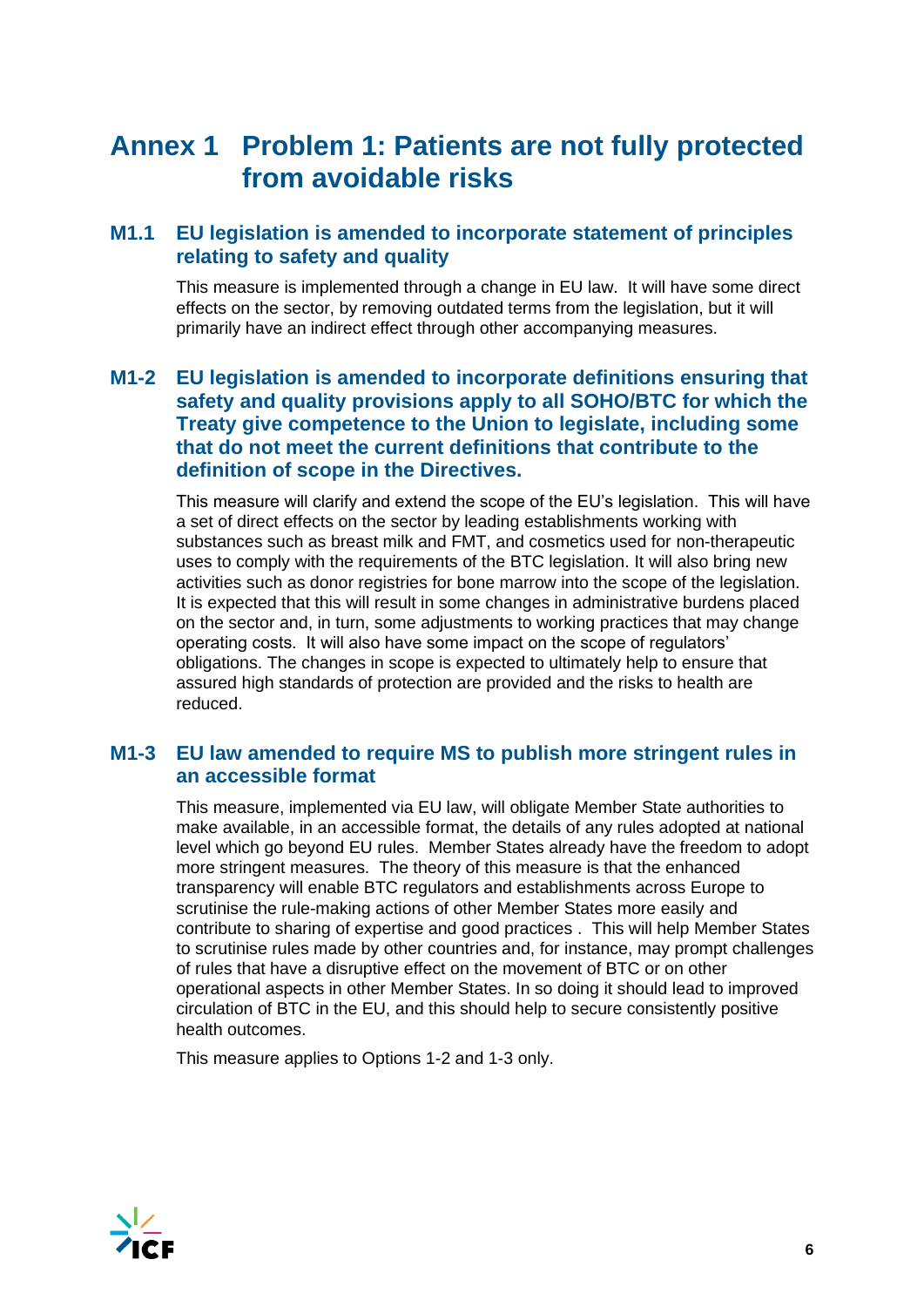### **M1.4 EU will develop the relevant component of the IT platform for quality & safety requirements**

This is a non-legal measure. A shared IT platform funded and supported by the Commission will enable sharing openly information on the quality and safety requirements – the process will vary according to the options). It also allows timely updates in case of emergency. The platform shall also allow sharing of information on national and regional differences, in particular if more stringent national measures are applied.

### **M1.5 EU legislation is amended to require competent authority inspectors to evaluate the BTC establishments' risk assessments to ensure that they have been conducted effectively and that the rules set adequately manage the identified risks.**

This measure is implemented via EU law. It provides a mechanism that assures the quality of the risk assessments prepared by blood and tissue establishments and helps to ensure that the obligations imposed by M1-5 have meaningful effect. The NCA's assessment relates to whether adequate rules are applied based on the risk assessment.

For this measure to have the intended effect, it is necessary that competent authorities are able to secure the resources (financial, human) needed to conduct the evaluations.

When combined with M1-1, M1-2, M1-4, and M1.6 it defines Option 1-1.

**M1-6 EU legislation is amended to require BTC establishments to assess risks associated with their donor selection, testing, collection, storage, processing and supply procedures and to set technical rules for safety and quality compliant with the "high level principles" in EU legislation. They must base the rules on documented risk assessment and scientific evidence, and update whenever the need arises. establishments can follow national or international guidance or standards from other bodies in setting their technical rules for safety and quality.**

This measure is implemented through a change in EU law. The blood/tissue establishments are expected to assess risks and develop rules in accordance with available guidance. They must base those rules on documented risk assessment and scientific evidence, and update whenever the need arises. This will require a one-time familiarisation and adjustment, at some additional cost.

This option will allow for rapid changes of rules if needed, possibly tailored according to the local epidemiological situation.

When combined with M1-1, M1-2, , M1.4 and M1-5, it defines Option 1-1.

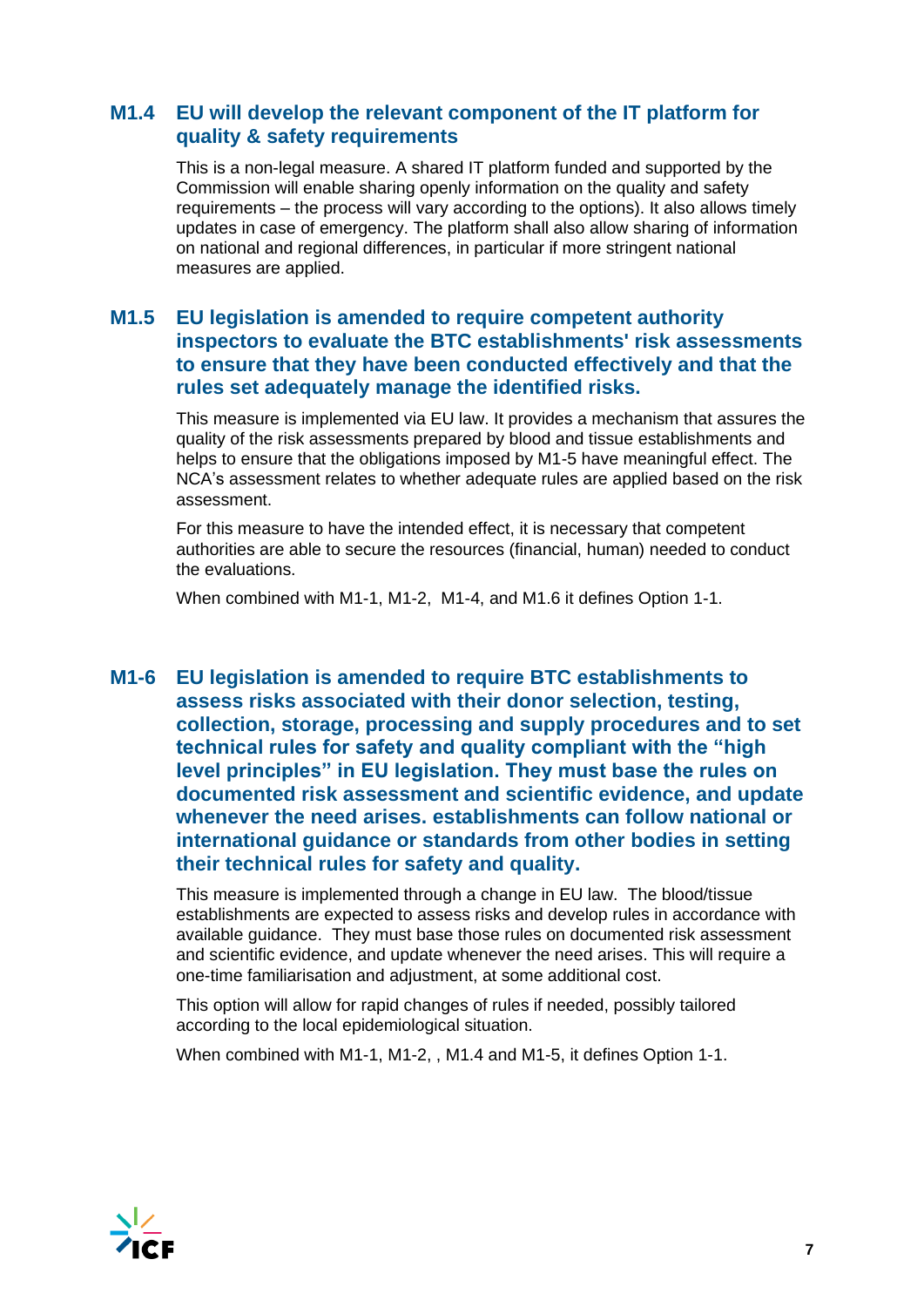### **M1-7 EU legislation is amended to require establishments to take into account ECDC/EDQM rules on quality & safety requirements ("dynamic" reference, meaning it always refers to the "ongoing" version of the guidance documents). EU legislation is amended to require BE/TE to 'take into account' the rules issued by the expert bodies**

This measure effects change by obligating blood and tissue establishments to 'take into account' [i.e. to operate in accordance with] and thus, where required, modify their working practices in ways that help to assure consistently high levels of protection for patients.

Alongside the legislative element which imposes that obligation, this measure includes administrative action by the Commission to prompt (and where necessary fund) the relevant EU expert bodies to prepare and issue rules that the blood and tissue establishments will then refer to. The rule-setting activity could be on a rolling basis; periodic or on Commission request.

The combination of M1-1, M1-2, M1-3 and M1-4 it defines Option 1-2.

### <span id="page-7-0"></span>**M1-8 EU legislation is amended to incorporate quality & safety requirements directly. It contains a mechanism for regular updates to respond to changing risks and technologies under Comitology rules.**

This measure is intended to improve the management of risks in the BTC by ensuring that quality and safety requirements applied to blood and tissue establishments are kept up to date. In this case, however, the requirements themselves are written into EU law. This means that revision of the quality and safety rules will require amendment of EU law. Various implementation routes are being considered for development of updates (role of a scientific committee). As with alternative equivalent measures it may cause establishments to, where required, modify their working practices in ways that help to assure consistently high levels of protection for patients.

When combined with M1-1, M1-2, M1-3 and M1.4 this measure defines Option 1-3.

## **Annex 2 Problem 2: Divergent approaches to oversight cause unequal citizen protection and barriers to the exchange of BTC across EU**

### **M2.1 EU legislation is amended to incorporate oversight principles for the NCAs and for staff in legislation.**

This measure establishes common principles for the status and power of regulators in a context where there are differences among Member States in the institutional status of BTC competent authorities. The principles will cover: independence of the authority and the inspectorate (if different) from the sector and from the political level; conflicts of interest; transparency; national co-ordination; qualifications of inspectors; and enforcement powers of inspectors. For example:

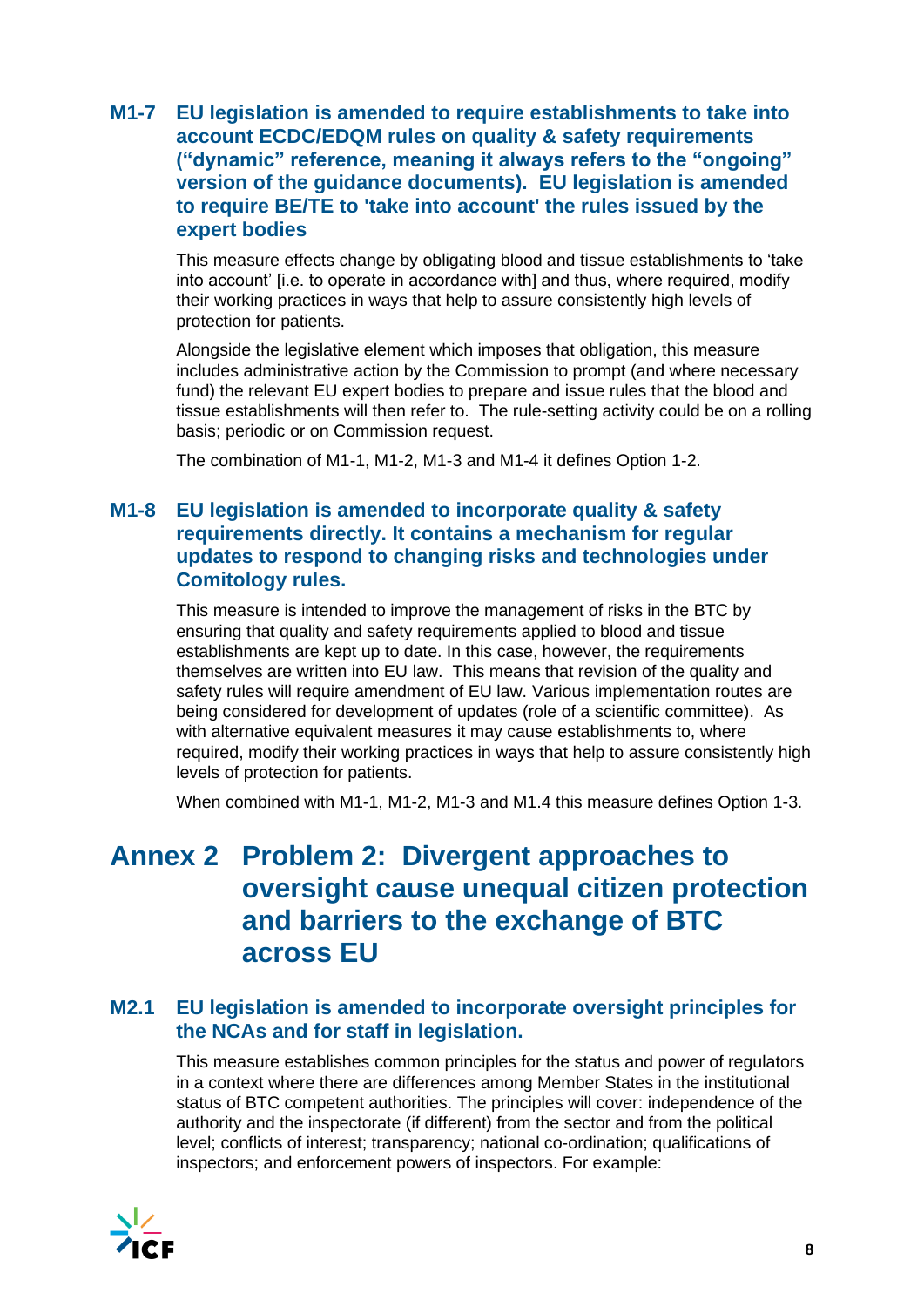- The authority (and inspectorate) shall be fully independent of the BTC sector
- The authority (and inspectorate) shall have operational independence and be free to take decisions on application of the prevailing BTC law free of outside interference or influence
- The authority shall maintain robust procedures to manage the risk of conflicts of interest
- The authority shall have mechanisms to ensure transparency in its decisions on regulatory matters
- There will be effective national coordination among competent authorities within the same country
- The authority shall ensure that its staff have the skills and qualifications required for them to competency discharge their assigned functions
- The authority's inspectors shall be provided with powers under national law sufficient for their decisions on matters relating to regulation of BEs and TEs to be enforceable.

The measure will, in those Member States where the current set-up deviates from the prescribed oversight principles, prompt change in regulatory structures / powers / operating principles etc.

### **M2.2 EU law is amended to obligate NCAs to base their inspection regimes on a risk-based approach**

This measure will obligate NCAs to target inspection effort on the basis of risk rather than on a fixed frequency or other parameter. The legislation will propose for an implementation model (following for example the EMA planning model for inspection of sites registered in Plasma Master Files) in which the risk rating assigned to each establishment by the NCA is influenced by that establishment's risk management performance (e.g. as reflected by volume of activity, compliance history, quality of risk management procedures, etc.).

The measure will prompt NCAs to develop and deploy new risk-based inspection regimes if they do not already have such practices. The change should ultimately enable the regulators to be more efficient (in terms of matching inspection investment to potential for risk reduction).

This measure is expected to have indirect impacts on establishments. Depending on the strategic response by the NCAs (i.e. whether NCAs reallocate the same resource or just reduce the inspection effort allocated to low risk establishments), it may reduce the inspection burdens on low risk establishments and/or increase the administrative burden on high risk establishments. It provides scope for 'earned recognition', lowering inspection burdens for well-run establishments.

The risk-based approach to inspection may in turn lead to a reduction in actual risk to patients in higher risk establishments, and so ultimately to improve health and safety outcomes.

For activities with medium and low safety and quality impact, a desk based approach with (i) a registration with reporting obligations and Preparation Process Authorisation (e.g. same surgical procedure with processing), or (ii) only a registration with reporting obligations (e.g. donor registries) will be set in the

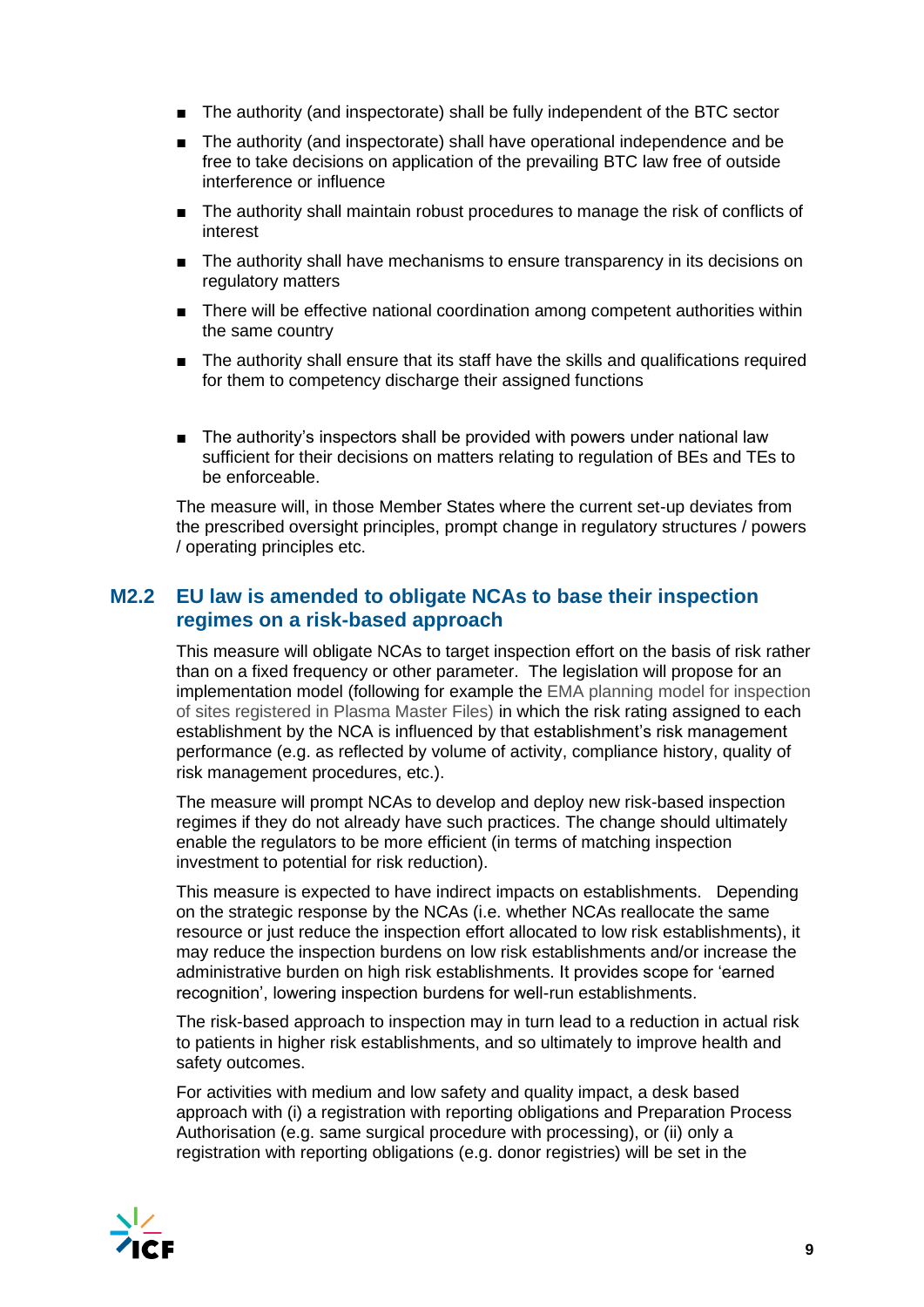legislation, with common criteria in legislation for CA to decide which level to apply. The NCA will still have the option to inspect the "activity".

### **M2.3 The Commission will develop and maintain common guidance on oversight**

This measure is intended to improve the consistency of oversight across the EU through development and dissemination of guidance to be applied in all Member States. It will result in direct costs to the Commission to fund development and maintenance of the guidance, and some ongoing costs to NCAs to review new guidance and integrate it into their own inspection guidance, training and practices. The guidance is expected to contribute to harmonisation of inspection practices and thus lead to more consistent, high quality inspection and ultimately to better health and safety outcomes. It should contribute to increasing trust among MS and thus facilitate exchange of BTC.

### **M2.4 The European Commission conducts audits of national control systems (inspection, authorisation, vigilance), issuing recommendations and action plans for improvement when necessary. The Commission auditors are accompanied by MS experts (usually inspectors).**

Audits by the Commission, accompanied by Member State experts, and the resultant recommendations are expected to help improve the consistency of inspection arrangements around the EU. The conduct of the audits, and opportunity they provide for Member State experts to see practices in other Member States are expected to help build confidence in other Member States' inspection systems. Such changes are expected to help support the exchange of BTC within Europe.

### **M2.5 EU law is amended to implement a legal framework for Joint Member State inspections of blood and tissue establishments**

Under this measure EU law provides for joint Member State inspections of blood and tissue establishments. As with alternative measures it is intended to have direct effects on the quality and consistency of systems, and indirect effects on the Member States' confidence in the systems of other countries. The joint inspections can also help with pooling expertise of inspectors in certain techniques. Such changes are expected to help support the exchange of BTC within Europe.

### **M2.6 The European Commission will develop the relevant component of the IT platform for oversight**

This is a non-legal measure. A shared IT platform, funded and supported by the Commission, will enable sharing information on oversight, vigilance and other activities. The platform can also provide additional features (e.g. direct SARE reporting).

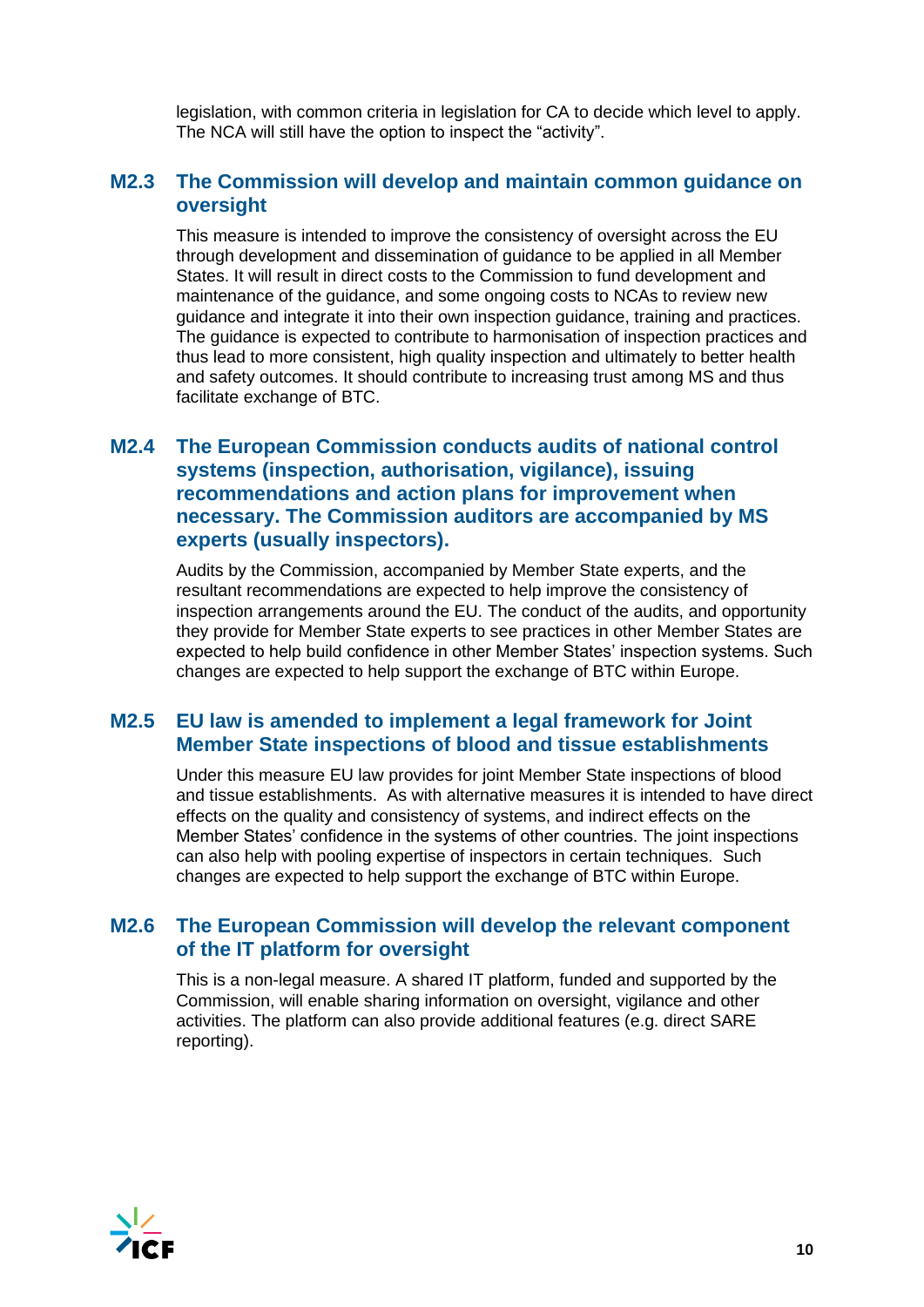## <span id="page-10-0"></span>**Annex 3 Problem 3: Avoidable risks for BTC donors and for children born from donated eggs, sperm or embryos**

**M3.1 EU legislation on donor safety is amended to: prevent donations by donors that should not donate due to their own health condition or medical history; prevent that donor health is compromised by an act of donation or by over-frequent donation, even if they are fully eligible; avoid any risk to donor privacy by protecting their personal data; ensure that adverse outcomes caused by donation are reported and investigated and that these are collated and published at EU level**

This measure will tighten up the rules on who can donate at the same time as increasing protection of those who do donate. This measure is expected to change the donor supply conditions for BE/TEs, and potentially change the costs of access to BTC. It should also help to reduce risk to donors and thus help, ultimately, to improve health and safety outcomes. It should help to build trust in the system for donors, patients, etc.

**M3.2 EU legislation is amended to: incorporate high level principles in legislation protecting offspring born from donated gametes/embryos; ensure that children born from donated gametes or embryos do not have genetic conditions that were reasonably avoidable through donor selection and testing; ensure that, where children are born with genetic conditions transmitted by a gamete or embryo donor(s) that these are reported to authorities, and possible other affected families, and actions are taken to prevent further use of the donated gametes or embryos as appropriate.**

This measure will tighten up the rules on testing of donated gametes/embryos for genetic conditions. It will also require follow-up of offspring from medically assisted reproduction (tracking health status) and tracing mechanisms. These are collectively intended to reduce the risk of harm to offspring. The reporting and follow-up obligation for offspring is assumed to last for two years from birth.

In case of reporting of genetic conditions transmission, NCAs will take measures to locate the MAR establishment (which may be in another jurisdiction, which then requires involvement of another NCA) and instigate tracing of embryos/gametes/offspring associated with the same donor(s). The investigation would establish whether other children were born from that donor and whether they might have been similarly affected. Also, sperm (and increasingly eggs) will already have been distributed and will be in storage in MS MAR centres for future use. Those should be blocked from further use (or in some cases, for those wishing to use them because they already have children from that donor, information should be given on risk and the family should decide whether to use them).

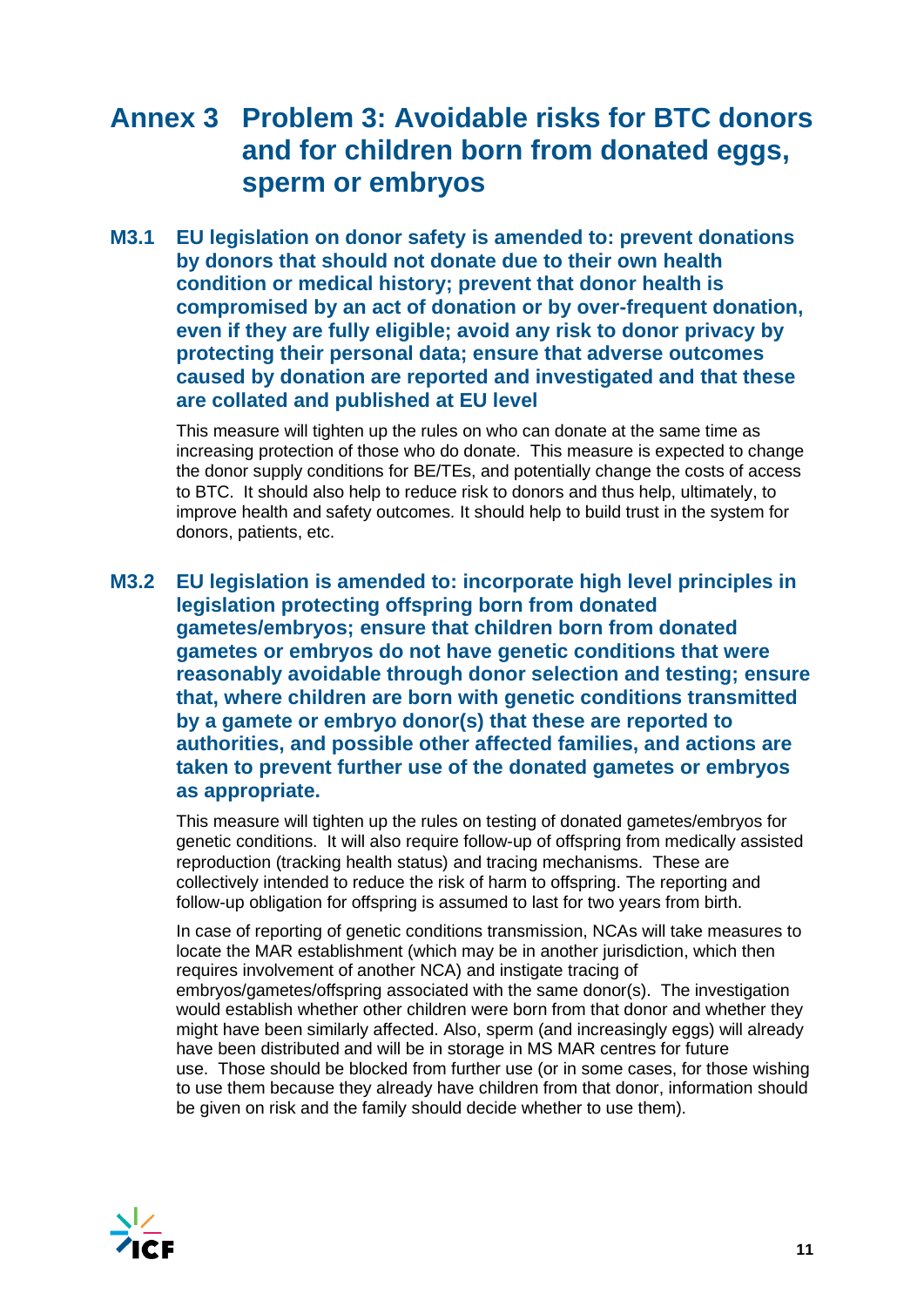### **M3.3 EU legislation is amended to incorporate new definitions (e.g. to include genetic disease transmission by medically assisted reproduction using donor gametes or embryos as an 'adverse reaction')**

This measure would – in combination with M3.4 - increase the scope and power of monitoring of child conditions and the level of reporting by clinics to competent authorities, and by competent authorities to the European Commission.

### **M3.4 The European Commission will develop the relevant component of an IT platform for quality & safety requirements**

This is a non-legal measure. A shared IT platform, funded and supported by the Commission, will enable sharing information on the quality and safety requirements for donor and children born from MAR (the process will vary according to the options). It also allows timely updates in case of emergency.

The platform shall also allow sharing of information on national and regional differences under Option 3-1.

### **M3.5 EU law is amended to require establishments to define detailed quality & safety requirements to a) protect donors (age and medical history eligibility rules, donation frequency rules, donation health monitoring rules, adverse reaction reporting rules etc.) and b) protect children born from donated gametes or embryos (donor genetic testing rules, new born health monitoring rules, adverse outcome reporting rules etc.)**

This measure is intended to enhance the protection provided to donors and offspring by requiring establishments to develop quality and safety rules. It provides a 'devolved' model by which establishments can 'set their own rules'. NCAs will be responsible for checking how establishments have defined the rules and established their risk assessments. The theory is that the process of developing, setting and following the requirements will engender better practice among the establishments concerned. The measure will apply to all BTC donors and the children born from donated gametes or embryos.

In combination with measures M3.1, M3.2, M3.3 and M3.4, this measure defines Option 3-1. It is an alternative to M3.6 and M3.7.

### **M3.6 EU law is amended to require expert bodies to define detailed quality & safety requirements (as above) for donors and children born from donated gametes or embryos and to require BE/TE to 'take into account' the rules issued by the expert bodies**

This measure is intended to enhance the protection provided to donors and offspring by developing and maintaining common EU quality and safety requirements for BTC donors and children born from donated gametes or embryos. The requirements would be developed by an EU expert body at the request of the European Commission. The expert group would maintain/update the requirements as needed.

establishments will be obligated to apply the rules specified by the expert bodies. NCAs will check their compliance.

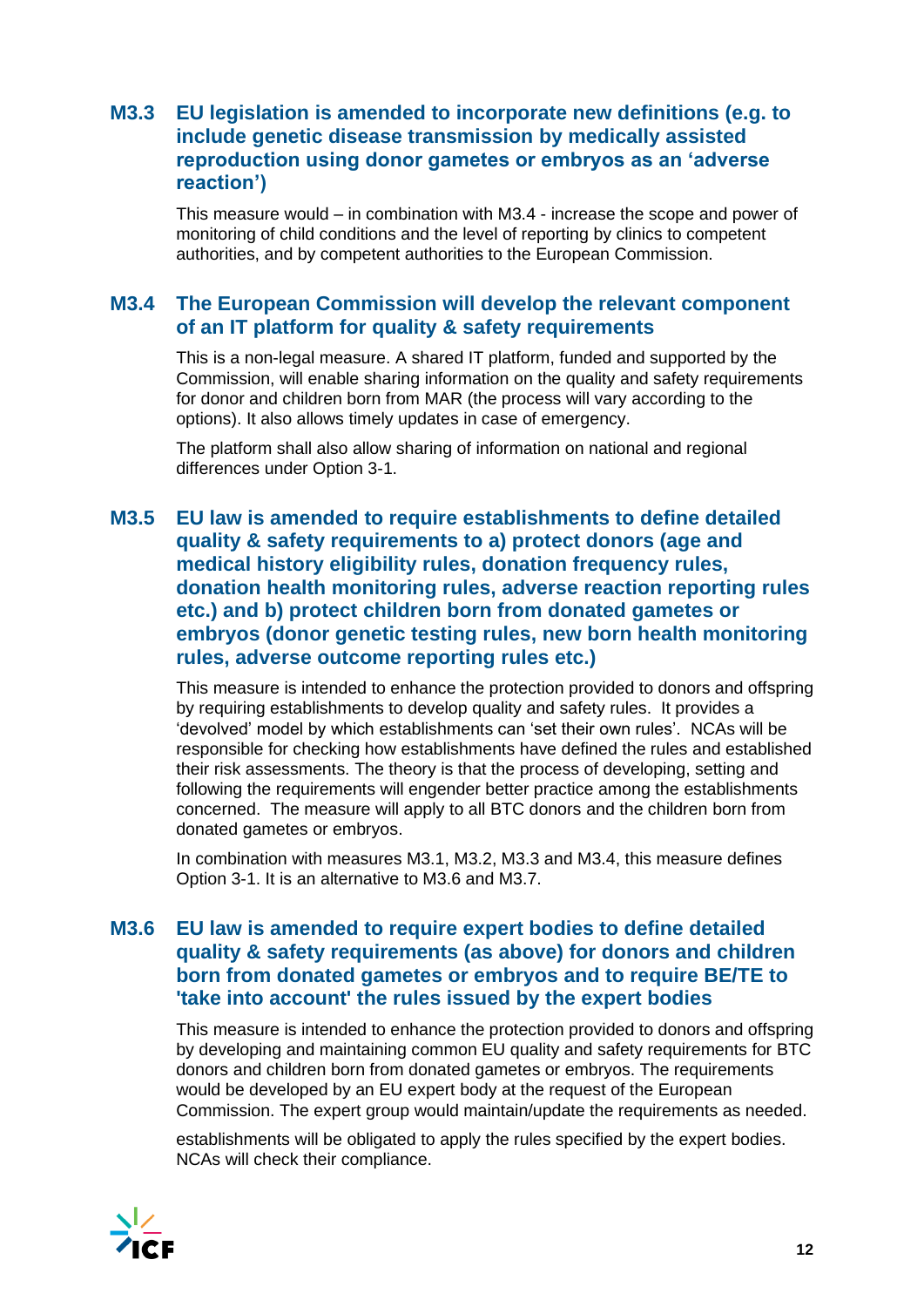<span id="page-12-0"></span>In combination with measures M3.1, M3.2, M3.3 and M3.4 this measure defines Option 3-2. It is an alternative to M3.5 and M3.7.

### **M3.7 EU law is amended to incorporate detailed quality & safety requirements (as above) for donors and children born from donated gametes or embryos; and a mechanism incorporated to update these as needed**

This measure is intended to enhance the protection provided to donors and offspring by specifying EU quality and safety requirements for donors and children born from donated gametes or embryos. The requirements would be incorporated into EU law.

establishments will be obligated to apply the rules specified in the EU legislation. NCAs will check their compliance.

In combination with measures M3.1, M3.2, M3.3, and M3.4, this measure defines Option 3-3. It is an alternative to M3.5 and M3.6.

## **Annex 4 Problem 4: BTC legislation lags behind innovation**

### **M4.1 Point of care preparations: The "same surgical procedure" exclusion currently provided in the T&C Directive for point of care preparations is refined/removed.**

This measure will remove the exception that is currently applied to point of care (PoC) preparations used in the same surgical procedure. The purpose of this is to remove any ambiguity about the legal treatment of such point of care preparations and subject them to the same safety standards as other BTC practices. This should increase the consistency of approach. The enhanced safety will help to reduce risks to patients and help facilitate innovation. This will require adding proportionate requirements to ensure safety and quality for such PoC preparations, and proportionate requirements for oversight.

### **M4.2 Establishment of a new EU level advisory mechanism to make recommendations to/advise Member States on when and what BTC requirements should be applied in part (donation, collection and testing) or in full (all steps from donation to supply for clinical use)**

This measure will address the borderline problems by establish an advisory mechanism (a new EU level committee) to provide advice on matters of interpretation relating to issues internal to the BTC legislative framework.

The committee composition is to be finalised at a later date but may, for instance, comprise representatives of national competent authorities, scientific experts, the Commission and representatives of doctors and patients. The Commission would provide the secretariat.

It is understood that the recommendations provided by the committee would be advisory in nature rather than having legal force. The effect would come through the clarification embodied in its advice. Competent authorities are assumed to change

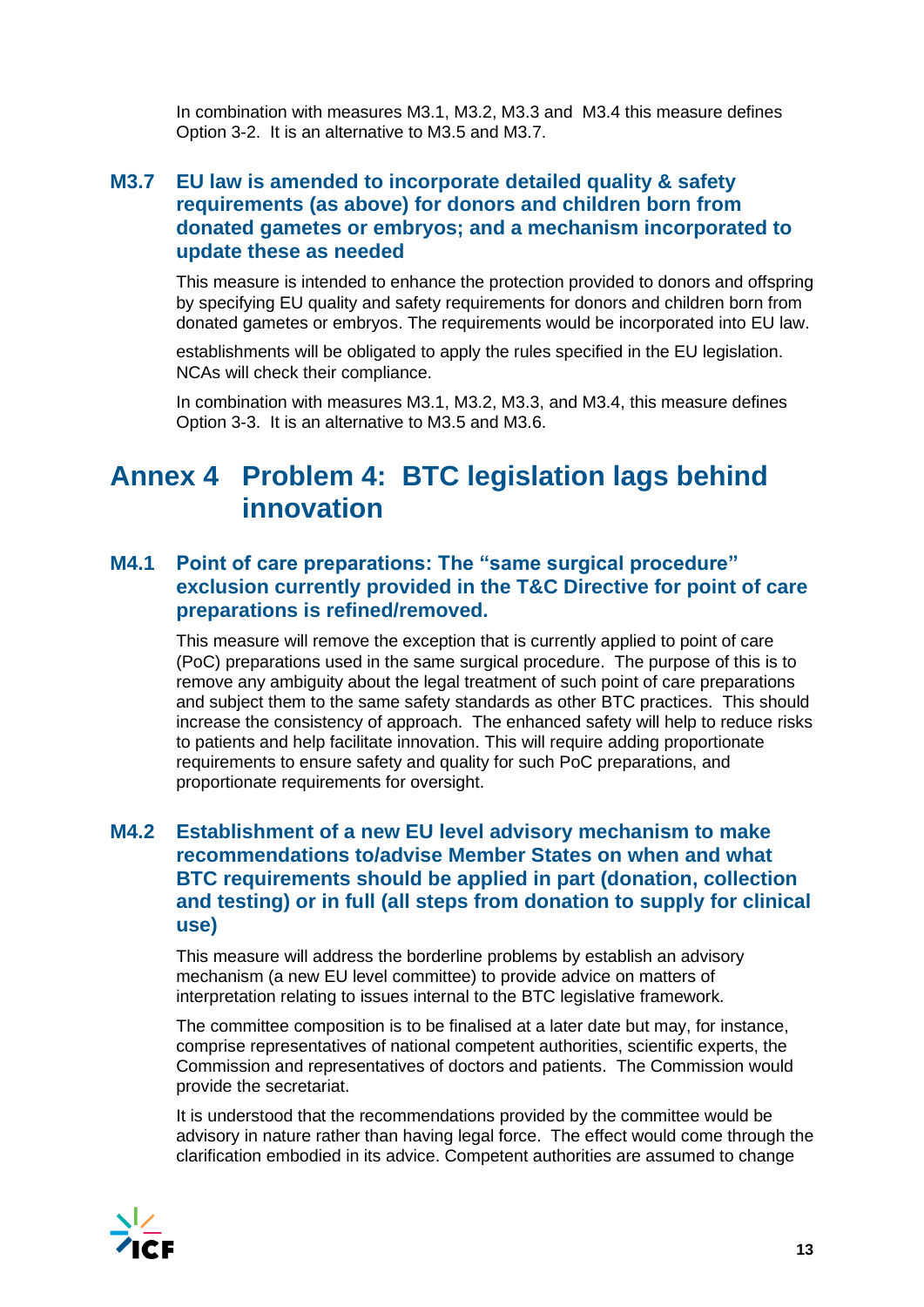their regulatory approach to align to recommendations from the committee. Innovators (in establishments or elsewhere) would benefit from the clarifications ambiguity about how their innovative therapy/technology will be regulated will be addressed. The barriers to innovation that stem from lack of clarity about how the legislation would is to be applied in particular circumstances would be lowered, leading to more innovation in the sector and a larger number of BTC applications that provide benefit to patients becoming available.

### **M4.3 A mechanism is introduced to strengthen interplay with 'adjacent' legal frameworks (SOHO/Pharma/Medical Devices) by better coordination of rules and oversight in different frameworks, especially in respect of substances that are regulated under more than one legal framework.**

This measure is intended to help address borderline issues that exist at the interface of BTC legislation and other legal frameworks. The current situation can lead to practices that are not taking into account the final application of the donated substance. Vigilance systems do not always connect with each other effectively.

The 'mechanism' and the means of implementation (e.g. a change to EU law) is not defined by the measure as currently stated. However an approach similar to GMP Annex 14 (for plasma that becomes starting materials for plasma derived medicinal products) can be explored.

Two potential legal requirements that have been mentioned are (i) when the ultimate use is a product regulated under another law then the regulator is required to consult the designated regulator for that other regime and (ii) for starting materials, consultation between regulators is needed to ensure traceability and vigilance.

### **M4.4 A new EU level advisory mechanism will advise where other frameworks (in particular medical devices and medicinal products) might be applied for particular novel BTC.**

This measure will address the borderline problems by establish an advisory mechanism to provide advice on matters of interpretation relating to issues at the interface of the EU's BTC legislative framework and other adjacent legislative frameworks (e.g. pharmaceuticals, medical devices). A potential implementation model is for the committee defined at M4.2 to be given a mandate to engage with parallel committees (from other legislative framework) to resolve borderline issues.

It is understood that the recommendations provided by the committee would be advisory in nature rather than having legal force. The effect would come through the clarification embodied in its advice. Competent authorities are assumed to change their regulatory approach to align to recommendations from the committee. establishments would then modify their practices based on changes to NCA approach. The barriers to innovation that stem from lack of clarity about how the legislation would is to be applied in particular circumstances would be lowered, leading to more innovation in the sector and a larger number of BTC applications that provide benefit to patients becoming available.

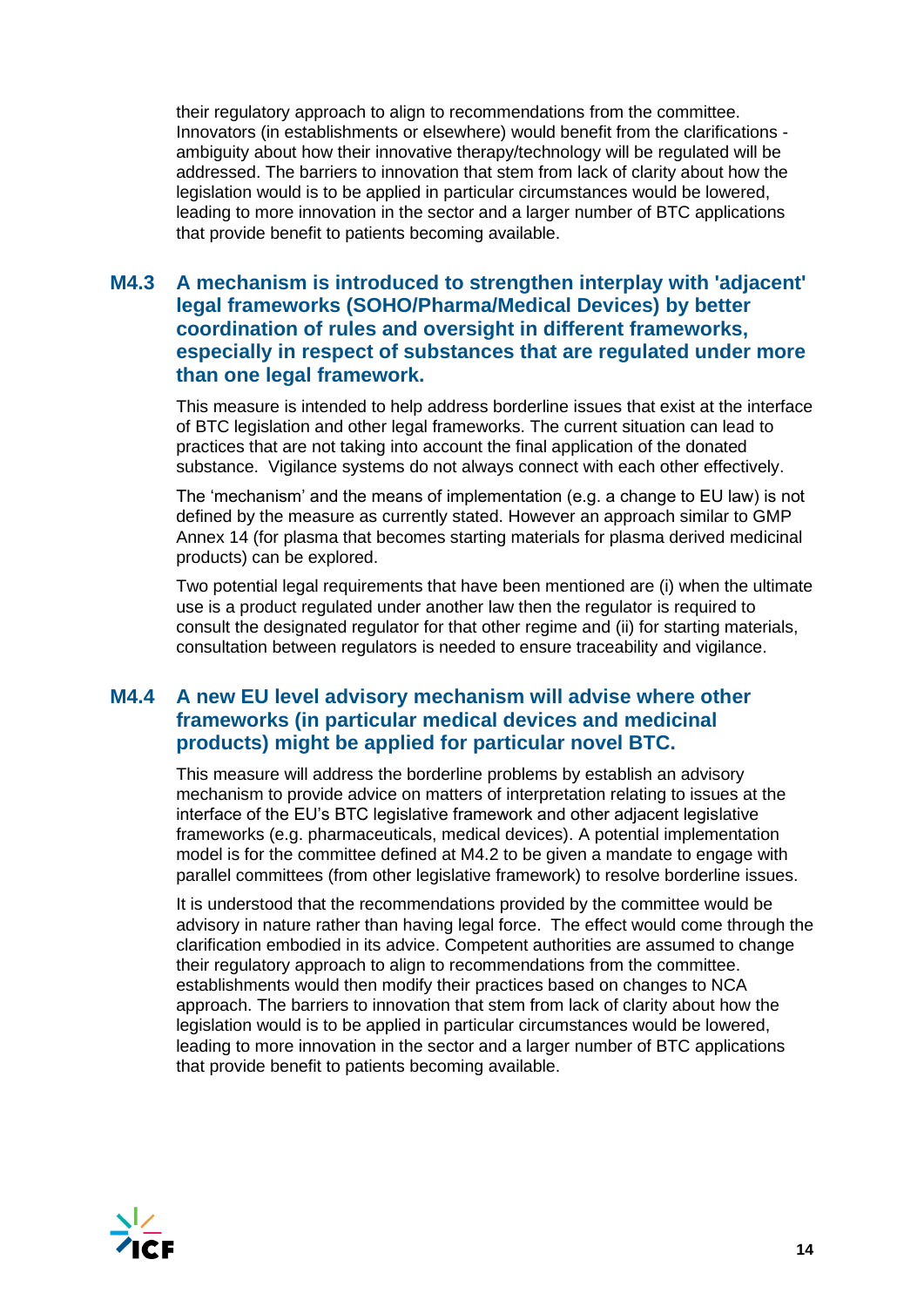### **M4.5 The EU legislation will set principles for authorisation procedure (good practice for authorisation procedures including validation of facilities, equipment and processing and clinical data requirement according to level of risk and novelty) to demonstrate safety and efficacy in patients.**

This legal measure works in concert with M4.5 (above). M4.6 defines the principles whereas M4.5 imposes an obligation on competent authorities. The alternative implementation mechanisms are then specified by M4.10 – M4.12 (these differentiate the M4 options, providing alternative approaches to preparation process authorisation).

The M4.5/M4.6 measures provide greater clarity on what rules apply and what approach is required. This will help make the regulatory system more robust and so protect patients. The increased clarity of the regulatory requirements should increase stakeholder confidence in the system.

### **M4.6 Strengthened Preparation Process Authorisation: EU law modified so that, for major changes in the steps of collection, processing and use of BTC, competent authorities will have to grant prior authorisation based on an upfront risk assessment and, then, a proportionate set of data demonstrating safety and benefit for patients that justifies any risks associated with treatment with BTC prepared in innovative ways.**

This measure works in concert with M4.5 (above). The M4.5/M4.6 measures provide greater clarity on what rules apply and what approach is required. This will help make the regulatory system more robust and so protect patients. The increased clarity of the regulatory requirements should increase stakeholder confidence in the system. The "novelty" relates to the demonstration of efficacy/benefit for patients

### **M4.7 The EU legislation will set rules for implementing a clinical trial for BTC (if high level of risks)**

This legal measure works together with M4.5 and M4-6. It will define when a clinical trial is required to assess the safety of a novel BTC application. Rather than set a new set of requirements for clinical trials it will refer to existing rules on clinical trials.

By providing clarity on when proof of safety/efficacy need to be demonstrated in a clinical trial this measure will provide increased consistency of regulatory practice and safety across the EU (clinical trials are already applied in some Member States). It will also help to provide greater clarity for innovators on the circumstances in which a trial is required.

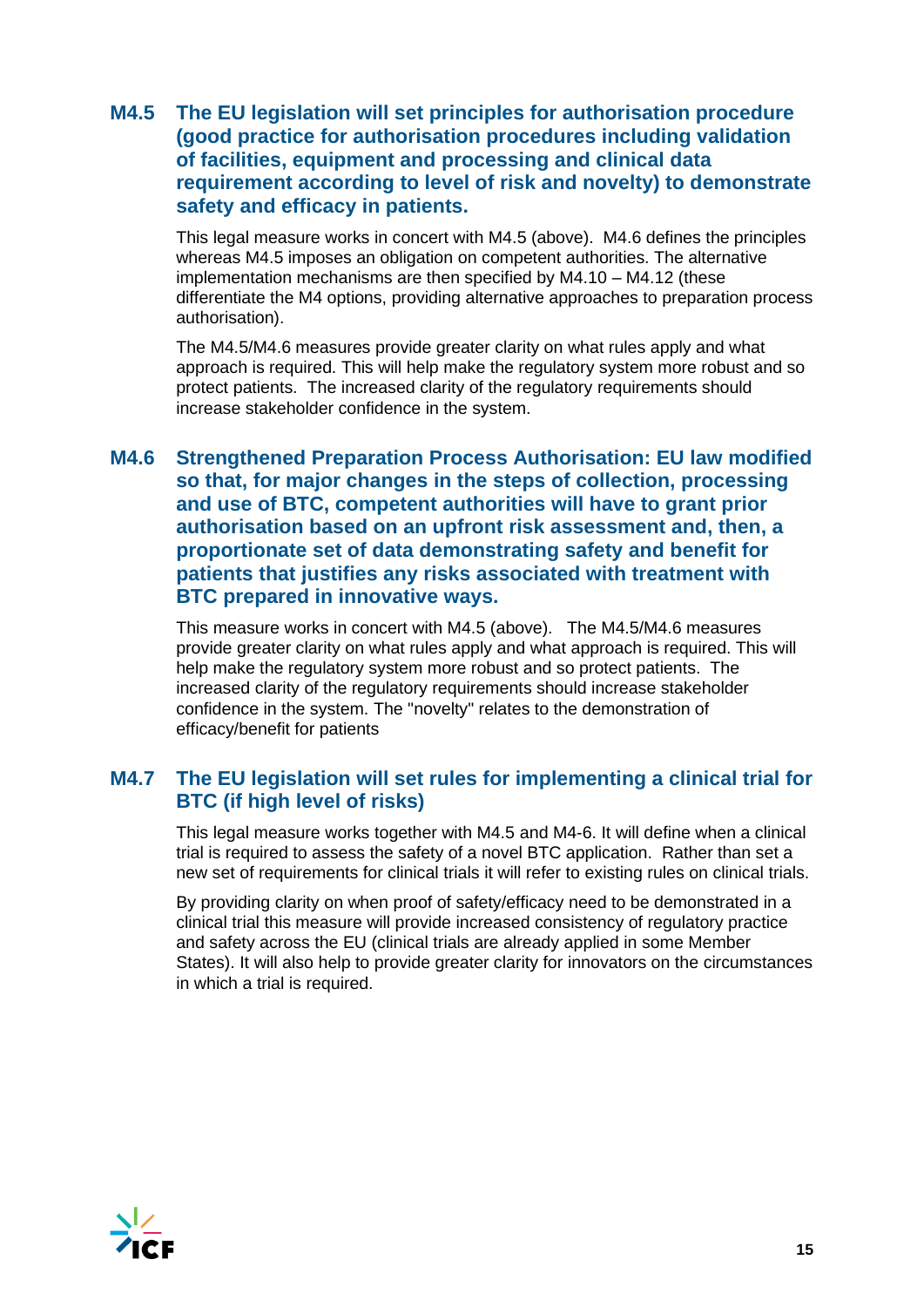### **M4.8 EU will develop an exchange (IT) platform for NCAs to exchange info regarding (novel) process authorisations (the platform would be used for (voluntary) acceptance of authorisations among MS). This includes clinical evidence collected by clinicians with the support of learned societies.**

This is a non-legal measure. A shared IT platform, funded and supported by the Commission, will facilitate efficient sharing of information among Member States about their authorisations of novel BTC applications. The theory is that Member States will be more likely (and/or quicker) to authorise a novel BTC application if they see, via the platform, that the same application has been authorised by another Member State and would have access/reference to the data used for the authorisation. Despite its voluntary basis, this measure would lead to an alignment in the way Member States organise such authorisations. To have the desired effect competent authorities will need to register their own authorisations on the platform. The platform would also give access to, as well as support the collection and analysis of clinical evidence collected by clinicians with the support of learned societies.

### **M4.9 EU law is modified to obligate establishments to conduct risk assessments on novel processes. These risk assessments will be evaluated by the competent authority inspectors to ensure that they have been conducted effectively and the preparation process authorisation was adequate.**

This measure is intended to strengthen the quality and consistency of the risk assessments applied to novel BTCs. It will require establishments to acquire the competence to carry out the risk assessment (or retain a third party to conduct the assessment on their behalf). The precise details of the risk assessment procedure are defined in an accompanying measure – M4.10, M4.11 or M4.12, depending on the option.

The quality assurance mechanism introduced via the obligation placed on competent authority inspectors will extend the scope of work for competent authorities. Depending on the option (Option 4.1, 4.2 or 4.3), the inspectors will need to assess the risk assessments' conformity with a diversity of guidance and standards (M4.10), guidance issued by an EU expert group (M4.11) or the requirements specified in EU law (M4.12).

### **M4.10 EU law is modified to obligate establishments to design the risk assessments on novel processes and decide on the nature and extent of laboratory and/clinical studies needed to demonstrate safety and quality. The establishments could follow national or international guidance or standards from other bodies in conducting their risk assessments.**

This measure places an obligation on establishments to develop risk assessment protocols for novel processes. It gives them the freedom to use a variety of sources of guidance and standards in doing so. This measure works in concert with M4-9. When combined with M4.1-M4.9 it defines Option 4-1. It is an alternative to M4.11 and M4.12.

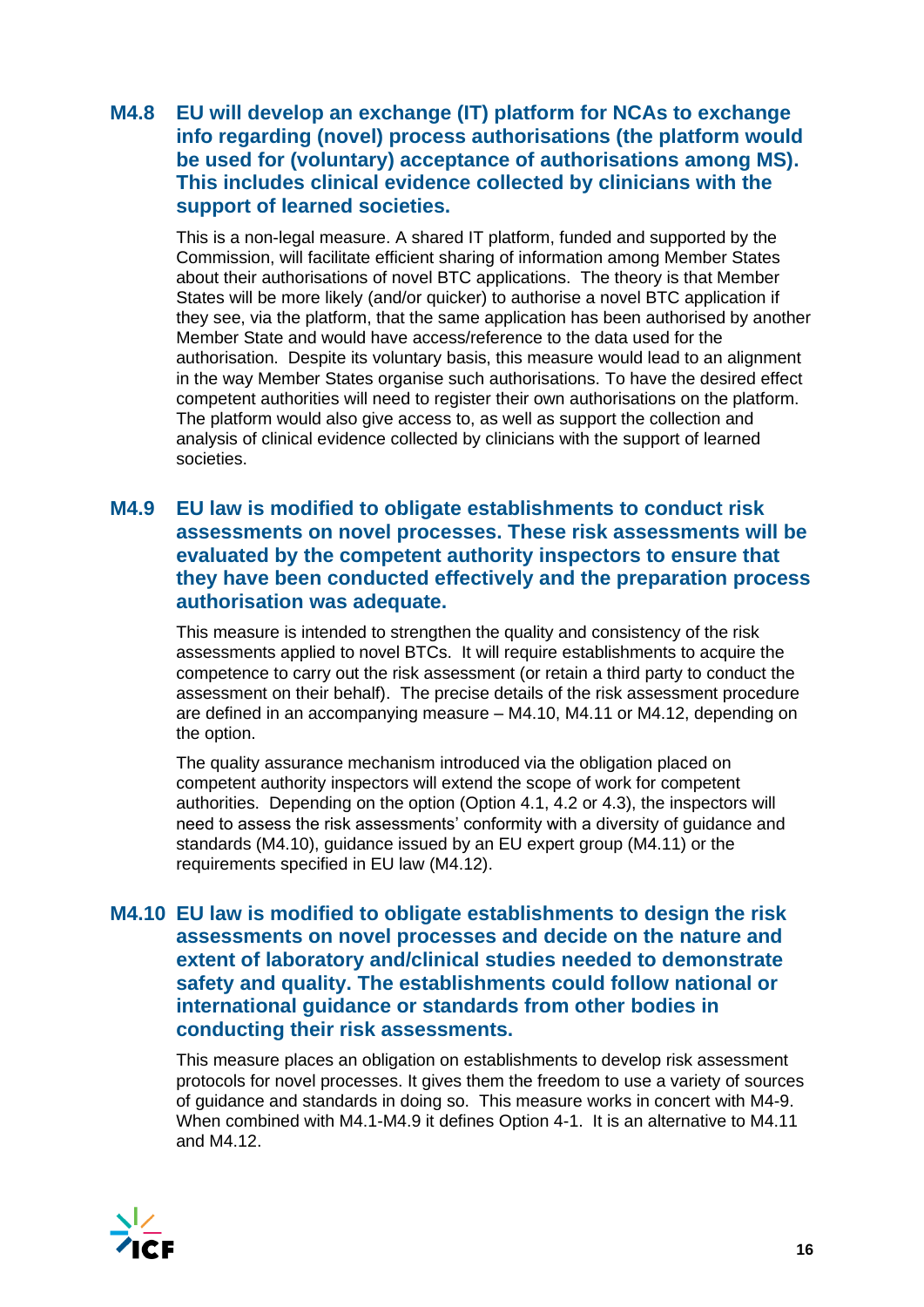### **M4.11 EU law is modified to require establishments to conduct risk assessments on novel processes in compliance with technical guidance on the conduct of RA and studies (from expert bodies) referred to in EU legislation**

<span id="page-16-0"></span>This measure places an obligation on establishments to conduct risk assessment protocols for novel processes in accordance with guidance prepared by nominated EU expert bodies. This measure works in concert with M4-9. When combined with M4.1-M4.9 it defines Option 4-2. It is an alternative to M4.10 and M4.12. To give effect to this measure it is also necessary for the Commission to task relevant expert body/bodies with the development and maintenance of the technical guidance, and for this guidance to be made available for use.

### **M4.12 EU law is modified to require establishments to conduct risk assessments on novel processes in compliance with technical rules (on the conduct of risk assessment and studies needed) that are set in EU legislation.**

This measure places an obligation on establishments to conduct risk assessment protocols for novel processes in accordance with rules specified in EU law. This measure works in concert with M4-9. When combined with M4.1-M4.9 it defines Option 4-3. It is an alternative to M4.10 and M4.11. Updates to the rules would require modification of EU law.

# **Annex 5 Problem 5: EU vulnerable to interruptions in some BTC supply**

### **M5.1 EU law is amended to impose mandatory monitoring obligations on blood and tissue establishments for critical BTC**

This measure requires BE/TE to monitor supply and demand situation, for defined critical BTC (see Annex 6). The scope of this monitoring obligation is derived from EDQM recommendations. The measure does not in itself have an impact beyond imposing an obligation to collect/store relevant data. Its effect on 'the supply problem' comes when used in combination with other M5 measures.

### **M5.2 EU law is amended to require mandatory reporting and notification of sufficiency data for certain critical BTC in case of shortage/drop in supply (rapid notifications)**

This measure imposes an obligation on establishments to notify competent authorities about shortages/supply issues in certain circumstances, for a sub-set of critical BTC (i.e. a more restricted set of BTC than the scope of M5.1) . The establishments will take the initiative to report when a shortage becomes apparent.

### **M5.3 EU law is amended to require mandatory measures for emergency supply responses**

This measure will impose an obligation on establishments to develop and adopt contingency plans that show how they will handle supply shortages. The

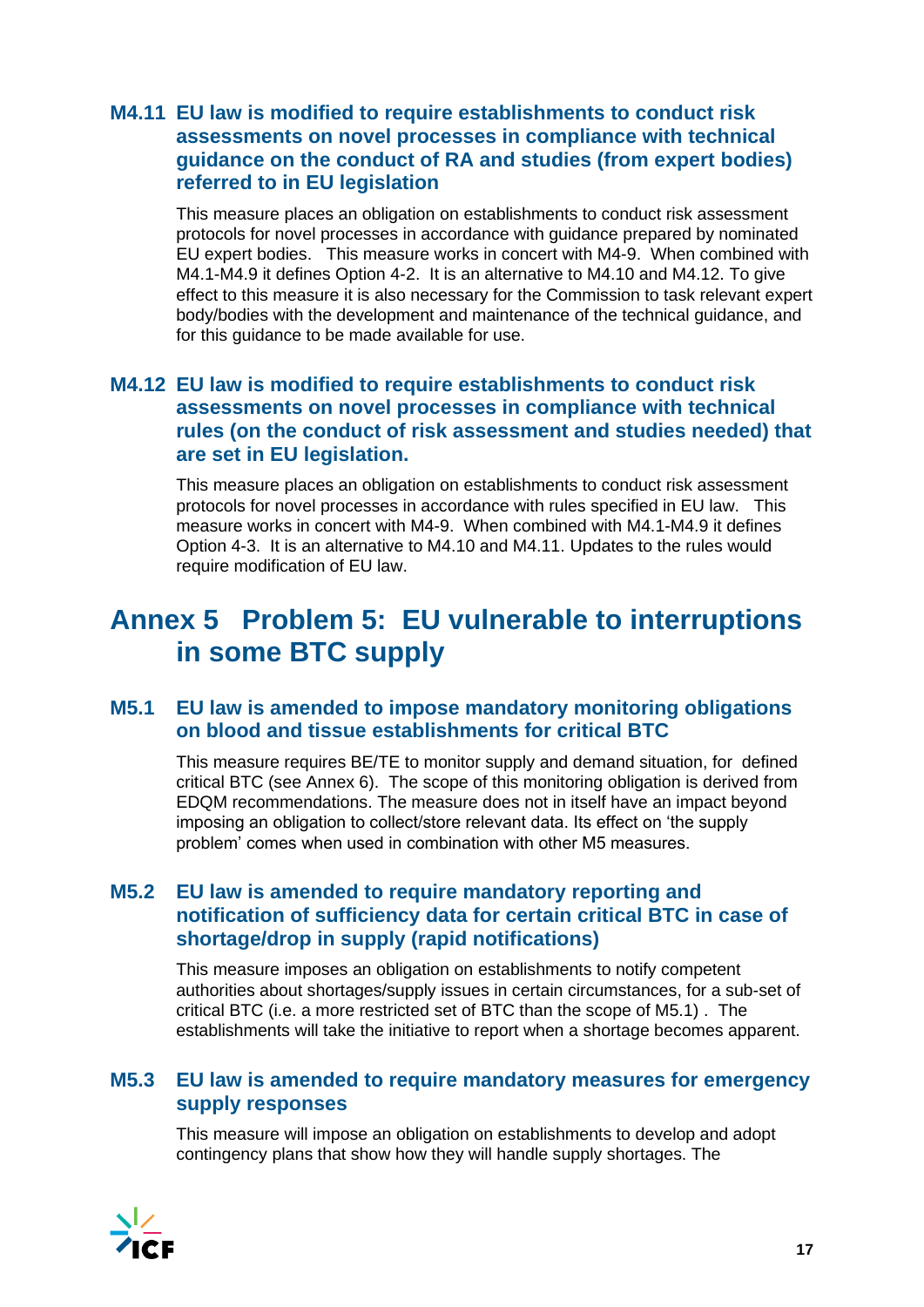requirement for contingency plans will apply to a sub-set of critical BTC only (the same scope of BTC as M5.2).

### **M5.4 The Commission will develop the relevant component of an IT platform for exchange of information on supply and activity**

This is a non-legal measure. A shared IT platform, funded and supported by the Commission, will facilitate efficient sharing of information among establishments / Member States and expert bodies on activities and supply. It will ensure timely access to data for coordinated action for crisis management. This measure will apply to all options.

### **M5.5 EU law is amended to strengthen MS ability to intervene to control and adjust supply, as necessary, under their national competence, and allow evidence-based support action at EU level.**

This measure, codified in EU law, will give Member States additional power to manage supply within their competence and powers to the EU to act.

This is a strategic risk management measure that has an 'enabling' function. The precise conditions under which such powers would be available are not currently defined. The focus of this measure is on 'critical BTC' as defined in M5.1 above.

### **M5.6 EU law is amended to require establishments to develop monitoring and notification systems and contingency plans. These will be reviewed for adequacy by the authority during inspection.**

This measure introduces a 'decentralised' model of supply risk management. It would apply to critical BTC only, as defined in M5.1. It would give effect to M5.2 and M5.3.

Individual establishments monitor their own situation. Data must be supplied to the competent authority only if there is a request from the authority. The measure does not oblige the competent authority to share those data with the European Commission.

Under this measure no standard or guidance is provided for the contingency plans that individual establishments are obligated to prepare under M5.3. The quality of those contingency plans must be assessed by the relevant competent authority (extending the scope of work of the NCAs). The NCAs will need to develop their own approach to dealing with the variability of the contingency plans.

This measure is used in combination with M5.1 to M5.5, and as an alternative to M5.7 and M5.8. As such, it defines Option 5-1.

### **M5.7 EU law is amended with references to guidance from expert bodies for rules on sufficiency data reporting (inc. monitoring and notifications) and on emergency preparedness/contingency.**

This measure sets up a continuous, EU-wide system for collection and monitoring of sufficiency data for critical BTC. This would cover reporting of donations, distribution, import, export and use by BTC establishments to national authorities and to the Commission. The rules on data reporting are specified by EU expert

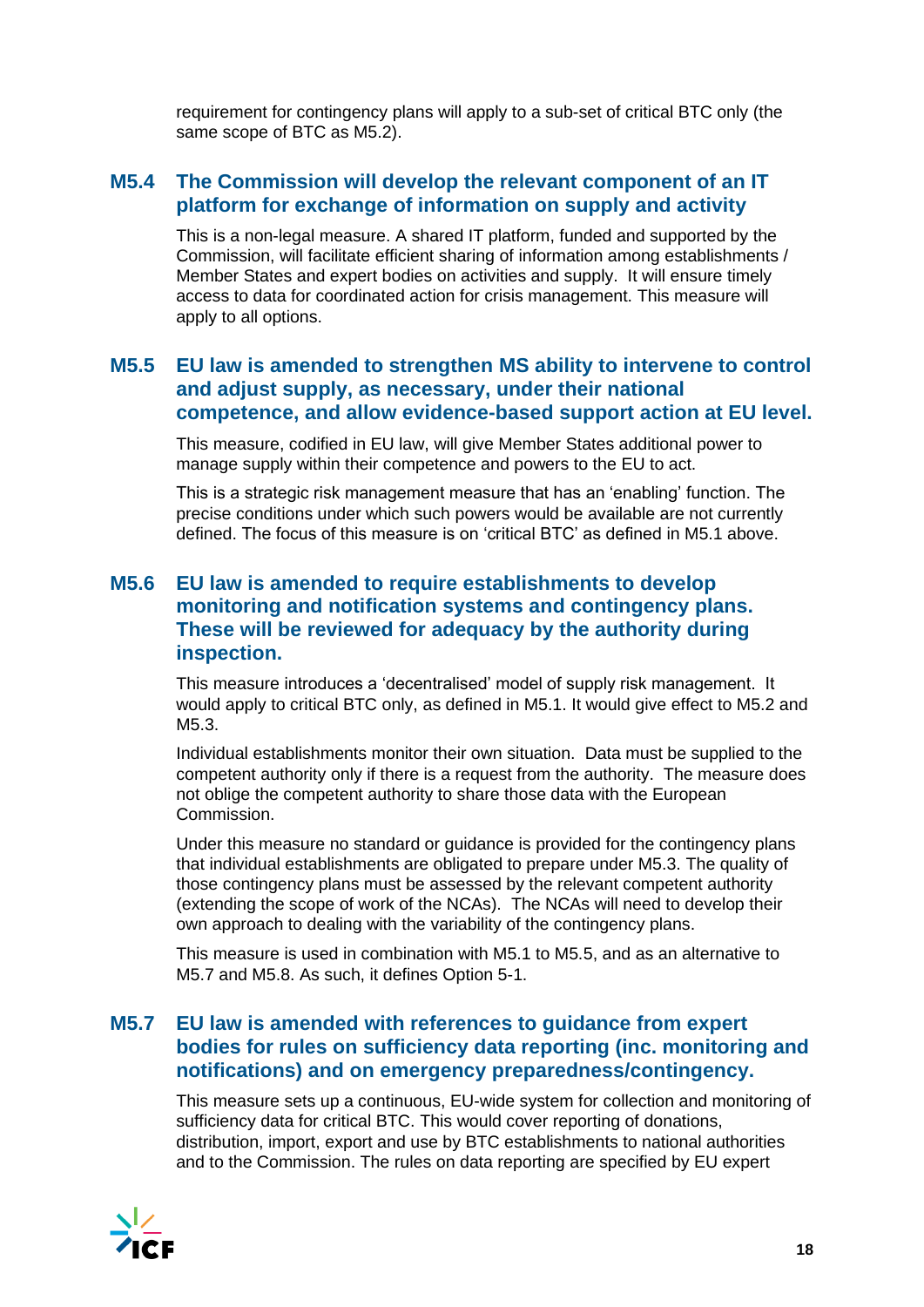bodies. In this measure the contingency plans that establishments will produce are expected to conform to guidance prepared and maintained by a designed EU expert body.

This measure would require establishments to continually collect and submit the prescribed data in the required format at the required frequency. The proposed IT system, and other aspects of this system, are being examined in a study procured by the Commission. NCAs will oversee compliance.

This measure is used in combination with M5.1 to M5.5, and as an alternative to M5.6 and M5.8. As such, it defines Option 5-2.

### **M5.8 EU law is amended to include rules on sufficiency data reporting (incl monitoring and notifications) and on emergency preparedness**

This measure is identical to M5.7 except that the rules on data reporting and emergency preparedness are defined in EU law rather than by EU expert bodies.

This measure is used in combination with M5.1 to M5.5, and as an alternative to M5.6 and M5.7. As such, it defines Option 5-3.

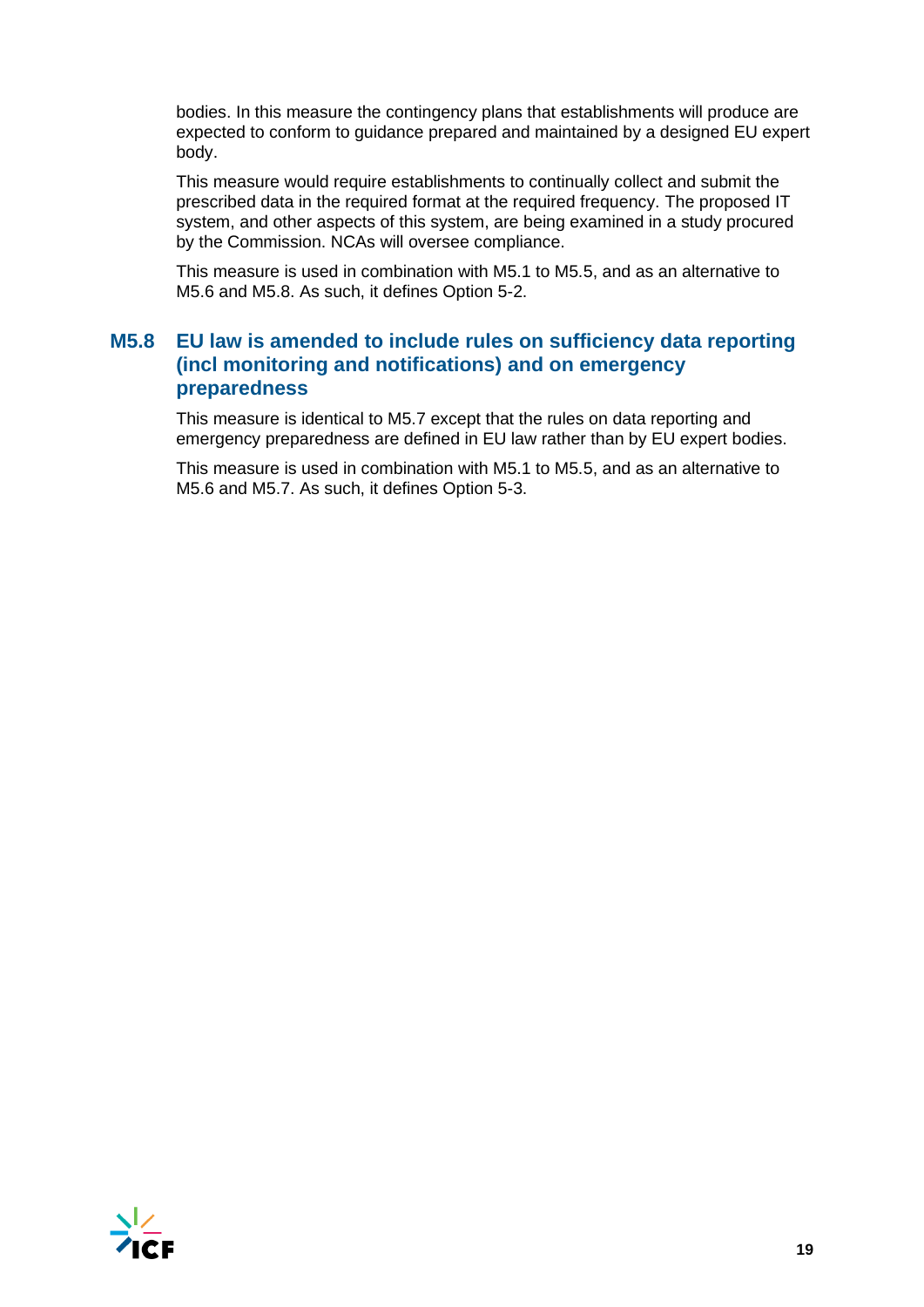# <span id="page-19-0"></span>**Annex 6 Definitions of 'critical BTC' used in Objective 5 options**

Table A6.1 **Tissues:** Working definition of 'critical BTC' (tissues) adopted for the appraisal of Objective 5 measures on supply monitoring and reporting and contingency planning / emergency preparedness

|                         |                                                                                 | Requirement:              | <b>Mandatory</b><br>monitoring | <b>Notification when sudden</b><br>supply risk; BE/TE |
|-------------------------|---------------------------------------------------------------------------------|---------------------------|--------------------------------|-------------------------------------------------------|
|                         |                                                                                 |                           | obligation                     | contingency plans                                     |
|                         |                                                                                 | <b>Measure reference:</b> | M5.1                           | M5.2, M5.3                                            |
| Ocular Tissue           | Cornea, full thickness (high endothelial cell density)                          |                           | Yes                            | Yes                                                   |
| <b>Ocular Tissue</b>    | Cornea, full thickness (low endothelial cell density)                           |                           | Yes                            | Yes                                                   |
| <b>Ocular Tissue</b>    | Cornea for Endothelial Keratoplasty (precut/peeled in the Tissue Establishment) |                           | Yes                            | Yes                                                   |
| <b>Ocular Tissue</b>    | Sclera                                                                          |                           | Yes                            | No                                                    |
| <b>Ocular Tissue</b>    | Other ocular                                                                    |                           | Yes                            | No                                                    |
| <b>Placental Tissue</b> | Amniotic membrane                                                               |                           | Yes                            | No                                                    |
| <b>Placental Tissue</b> | Amniotic membrane eyedrops                                                      |                           | Yes                            | No                                                    |
| <b>Placental Tissue</b> | Other placental                                                                 |                           | Yes                            | No                                                    |
| <b>Cutaneous Tissue</b> | Skin                                                                            |                           | Yes                            | Yes                                                   |
| <b>Cutaneous Tissue</b> | Acellular dermal matrix                                                         |                           | Yes                            | No                                                    |
| <b>Cutaneous Tissue</b> | Keratinocytes/melanocytes                                                       |                           | Yes                            | No                                                    |
| <b>Cutaneous Tissue</b> | Other cutaneous tissues                                                         |                           | Yes                            | No                                                    |
| Cardiac Tissue          | HV, aortic                                                                      |                           | Yes                            | Yes                                                   |
| <b>Cardiac Tissue</b>   | HV, pulmonary                                                                   |                           | Yes                            | Yes                                                   |
| Cardiac Tissue          | HV, aortic decellularised                                                       |                           | Yes                            | Yes                                                   |
| <b>Cardiac Tissue</b>   | HV, pulmonary decellularised                                                    |                           | Yes                            | Yes                                                   |
| Cardiac Tissue          | Non-valved patches and conduits                                                 |                           | Yes                            | No                                                    |
| Cardiac Tissue          | Pericardium                                                                     |                           | Yes                            | No                                                    |
| Cardiac Tissue          | Other heart tissues                                                             |                           | Yes                            | No                                                    |
| Vessels                 | Vessels, arteries                                                               |                           | Yes                            | No                                                    |

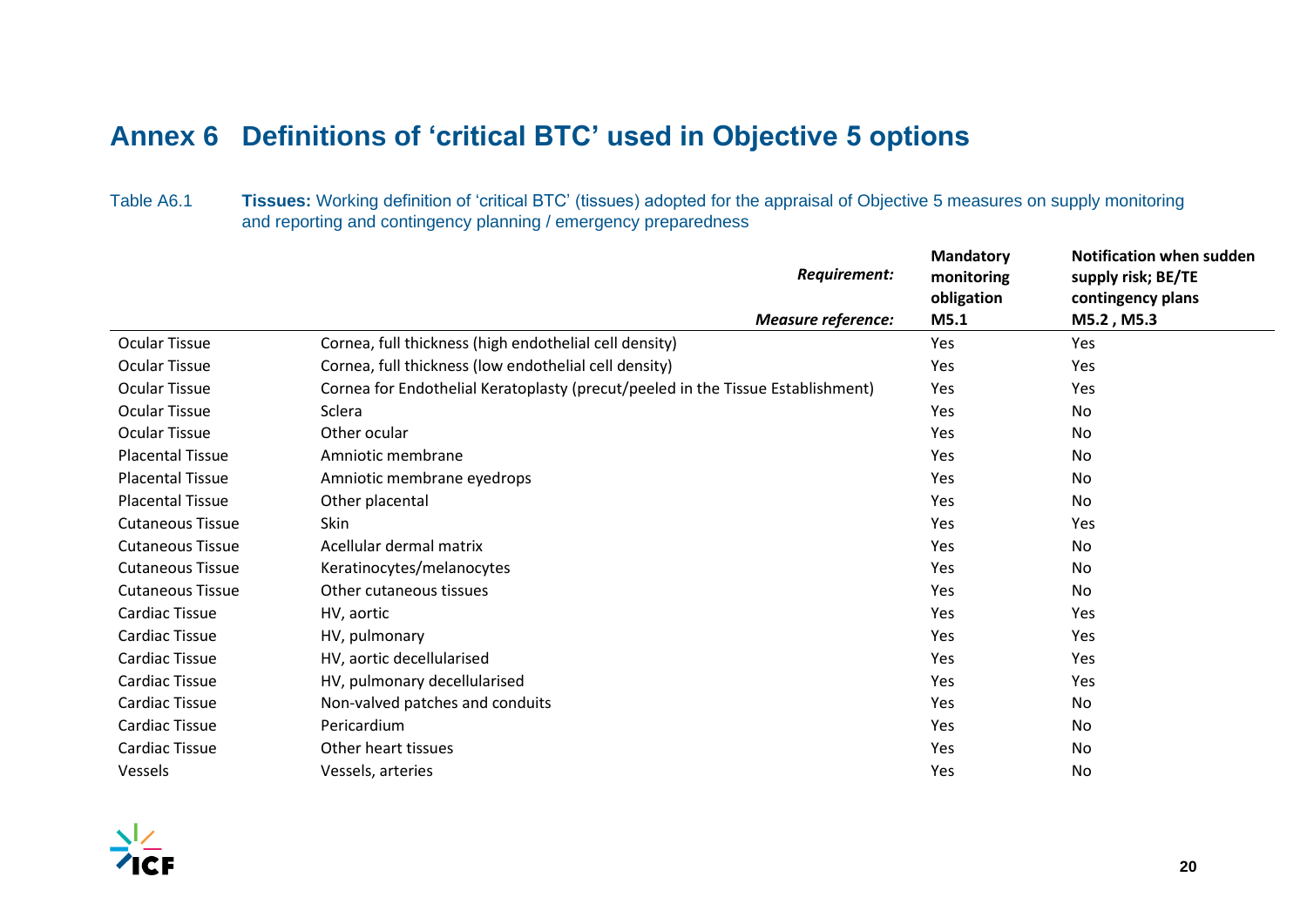|                          | Requirement:                                                                | <b>Mandatory</b><br>monitoring<br>obligation | <b>Notification when sudden</b><br>supply risk; BE/TE<br>contingency plans |
|--------------------------|-----------------------------------------------------------------------------|----------------------------------------------|----------------------------------------------------------------------------|
|                          | <b>Measure reference:</b>                                                   | M5.1                                         | M5.2, M5.3                                                                 |
| Vessels                  | Vessels, veins                                                              | Yes                                          | <b>No</b>                                                                  |
| Muscoloskeletal Tissue   | Whole or part of structural/supporting bone                                 | <b>Yes</b>                                   | No.                                                                        |
| Muscoloskeletal Tissue   | Tendons (including with bony attachments)/ligaments/fascia                  | Yes                                          | No                                                                         |
| Muscoloskeletal Tissue   | Osteochondral grafts                                                        | <b>Yes</b>                                   | No                                                                         |
| Muscoloskeletal Tissue   | Bone filling material (excluding femoral heads)                             | Yes                                          | No                                                                         |
| Muscoloskeletal Tissue   | Femoral heads                                                               | <b>Yes</b>                                   | No                                                                         |
| Muscoloskeletal Tissue   | Demineralised bone matrix (including combined with a carrier)               | Yes                                          | No                                                                         |
| Muscoloskeletal Tissue   | Meniscus                                                                    | Yes                                          | No                                                                         |
| Muscoloskeletal Tissue   | Other musculoskeletal (e.g. ear ossicles, cranial bone, cartilage)          | Yes                                          | No                                                                         |
| <b>Neuronal Tissue</b>   | <b>Nerves</b>                                                               | Yes                                          | No.                                                                        |
| <b>Adipose Tissue</b>    | <b>Adipose Tissue</b>                                                       | Yes                                          | No                                                                         |
| <b>Pancreatic Tissue</b> | Pancreatic islets                                                           | Yes                                          | Yes                                                                        |
| <b>Hepatic Tissue</b>    | Hepatocytes                                                                 | Yes                                          | No.                                                                        |
| Parathyroid Tissue       | Parathyroid tissue                                                          | Yes                                          | No.                                                                        |
| Haematopoietic Cells     | HPC from bone marrow for transplantation                                    | Yes                                          | Yes                                                                        |
| Haematopoietic Cells     | HPC from peripheral blood for transplantation                               | Yes                                          | Yes                                                                        |
|                          | Peripheral blood mononuclear cells for transplant support (e.g. donor       |                                              |                                                                            |
| Haematopoietic Cells     | lymphocytes for infusion)                                                   | Yes                                          | No                                                                         |
|                          | Peripheral blood mononuclear cells for other purposes, excluding ATMP (e.g. |                                              |                                                                            |
| Haematopoietic Cells     | production of CAR-T cells, NK cells)                                        | <b>Yes</b>                                   | No                                                                         |
| Haematopoietic Cells     | HPC from cord blood for transplantation                                     | Yes                                          | Yes                                                                        |
| Haematopoietic Cells     | Other cells (e.g. bone marrow for other purposes), excluding ATMP           | Yes                                          | No                                                                         |